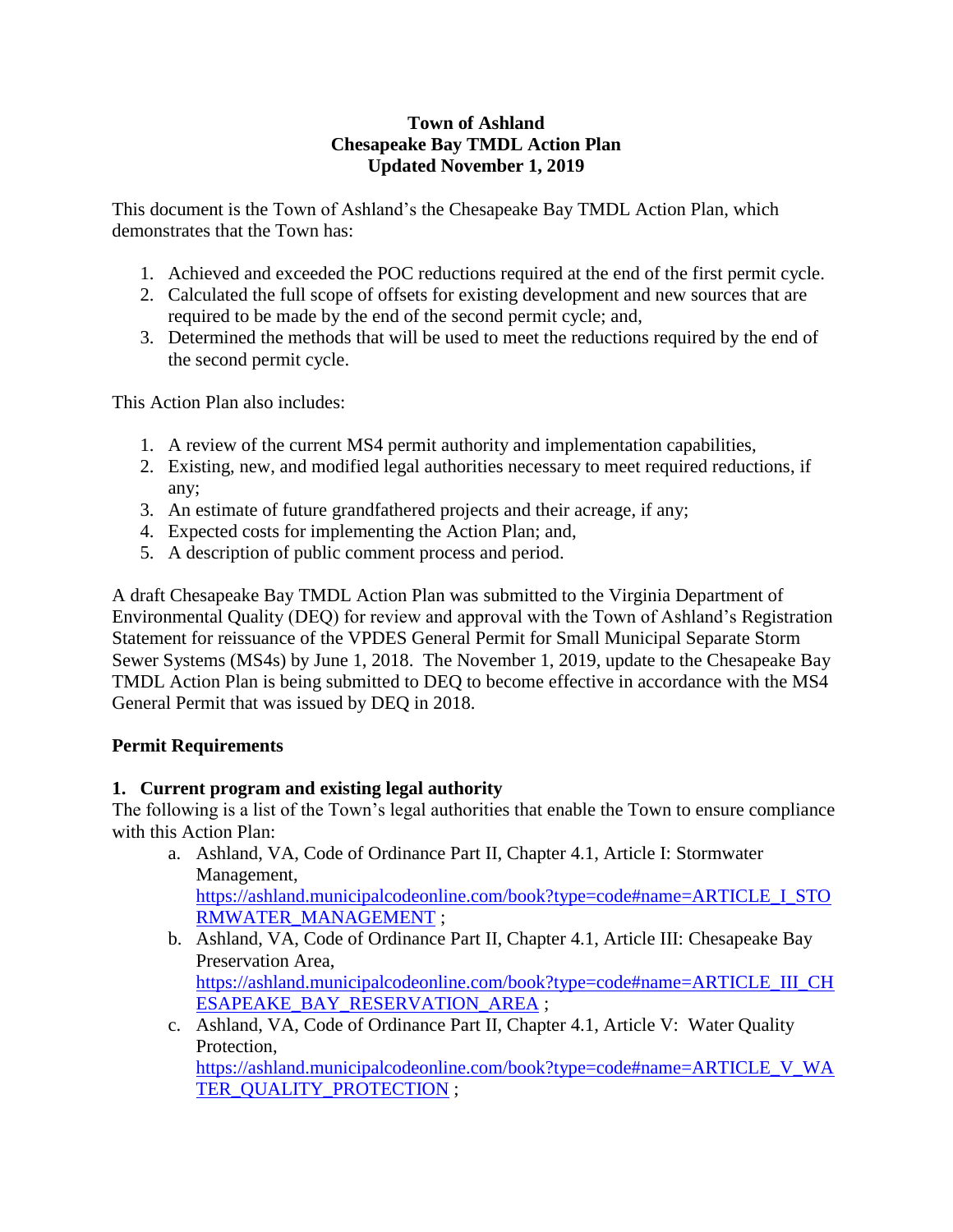- d. Ashland, VA, Code of Ordinance Part II, Chapter 4.1, Article VI: Municipal Separate Storm Sewer Systems Management Program, [https://ashland.municipalcodeonline.com/book?type=code#name=ARTICLE\\_VI\\_MU](https://ashland.municipalcodeonline.com/book?type=code#name=ARTICLE_VI_MUNICIPAL_SEPARATE_STORM_SEWER_SYSTEM_(MS-4)_MANAGEMENT_PROGRAM) [NICIPAL\\_SEPARATE\\_STORM\\_SEWER\\_SYSTEM\\_\(MS-](https://ashland.municipalcodeonline.com/book?type=code#name=ARTICLE_VI_MUNICIPAL_SEPARATE_STORM_SEWER_SYSTEM_(MS-4)_MANAGEMENT_PROGRAM)4) MANAGEMENT PROGRAM ;
- e. Ashland, VA, Code of Ordinance Part II, Chapter 5: Erosion and Sediment Control, [https://ashland.municipalcodeonline.com/book?type=code#name=5\\_EROSION\\_AN](https://ashland.municipalcodeonline.com/book?type=code#name=5_EROSION_AND_SEDIMENT_CONTROL*) [D\\_SEDIMENT\\_CONTROL\\*](https://ashland.municipalcodeonline.com/book?type=code#name=5_EROSION_AND_SEDIMENT_CONTROL*) ;
- f. Town of Ashland's MS4 Program Plan, <http://www.ashlandva.gov/DocumentCenter/View/42/MS4ProgramPlan> ;
- g. Town of Ashland Land Disturbance Permit, [http://www.ashlandva.gov/DocumentCenter/View/37/Land-Disturbing-Permit-](http://www.ashlandva.gov/DocumentCenter/View/37/Land-Disturbing-Permit-Application)[Application;](http://www.ashlandva.gov/DocumentCenter/View/37/Land-Disturbing-Permit-Application) and
- h. Town Agreement in Lieu of Erosion & Sediment Control, Water Quality, and Stormwater Management, [http://www.ashlandva.gov/DocumentCenter/View/36/Agreement-in-Lieu---Erosion--](http://www.ashlandva.gov/DocumentCenter/View/36/Agreement-in-Lieu---Erosion--Sediment-Control--Water-Quality--Stormwater-Managment) [Sediment-Control--Water-Quality--Stormwater-Managment](http://www.ashlandva.gov/DocumentCenter/View/36/Agreement-in-Lieu---Erosion--Sediment-Control--Water-Quality--Stormwater-Managment) .
- **2. New or modified legal authority** *(General Permit, Part II.A.11.a) Any new or modified legal authorities, such as ordinances, permits, policy, specific contract language, orders, and interjurisdictional agreements, implemented or needing to be implemented to meet the requirements of Part II A 3, A 4, and A 5.*

None required.

**3. Load and Cumulative Reduction Calculations** *(General Permit Section Part II.A.11.b)*) *The load and cumulative reduction calculations for each river basin calculated in accordance with Part II A 3, A 4, and A 5.*

*Part II.A.3 Reduction requirements. No later than the expiration date of this permit, the permittee shall reduce the load of total nitrogen, total phosphorus, and total suspended solids from existing developed lands served by the MS4 as of June 30, 2009, within the 2010 Census urbanized areas by at least 40% of the Level 2 (L2) Scoping Run Reductions. The 40% reduction is the sum of (i) the first phase reduction of 5.0% of the L2 Scoping Run Reductions based on the lands located within the 2000 Census urbanized areas required by June 30, 2018; (ii) the second phase reduction of at least 35% of the L2 Scoping Run based on lands within the 2000 Census urbanized areas required by June 30, 2023; and (iii) the reduction of at least 40% of the L2 Scoping Run , which shall only apply to the additional lands that were added by the 2010 expanded Census urbanized areas required by June 30, 2023. The required reduction shall be calculated using Tables 3a, 3b, 3c, and 3d below as applicable.*

*Part II.A.4 No later than the expiration date of this permit, the permittee shall offset 40% of the increased loads from new sources initiating construction between July 1, 2009, and June 30, 2019, and designed in accordance with 9VAC25-870 Part II C (9VAC25-870-93 et seq.) if the following conditions apply:*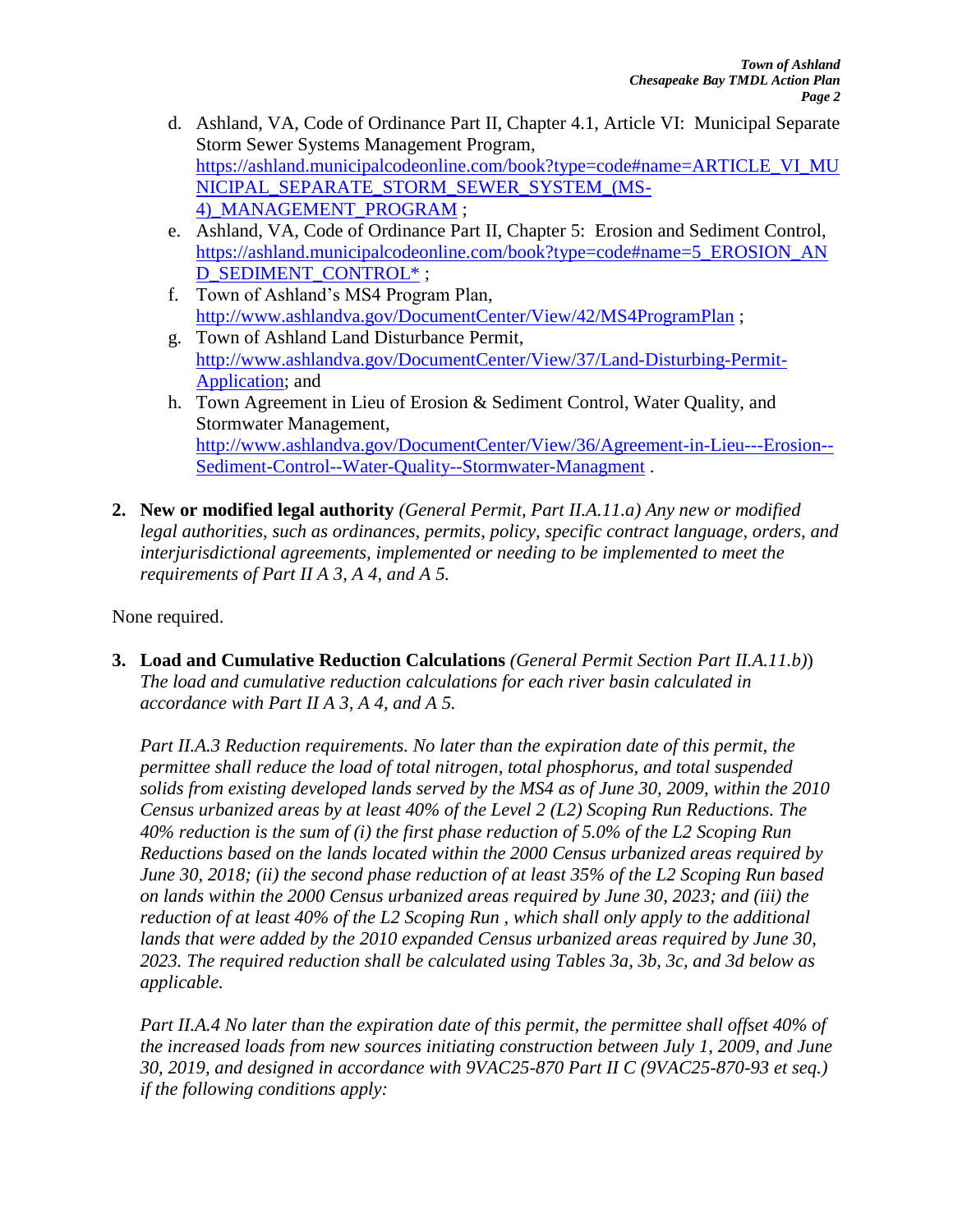*a. The activity disturbed one acre or greater; and*

*b. The resulting total phosphorous load was greater than 0.45 lb/acre/year, which is equivalent to an average land cover condition of 16% impervious cover.*

*The permittee shall utilize Table 4 of Part II A 5 to develop the equivalent pollutant load for nitrogen and total suspended solids for new sources meeting the requirements of this condition.*

*Part II.A.5 No later than the expiration date of this permit, the permittee shall offset the increased loads from projects grandfathered in accordance with 9VAC25-870-48 that begin construction after July 1, 2014, if the following conditions apply:*

*a. The activity disturbs one acre or greater; and*

*b. The resulting total phosphorous load was greater than 0.45 lb/acre/year, which is equivalent to an average land cover condition of 16% impervious cover. The permittee shall utilize Table 4 below to develop the equivalent pollutant load for nitrogen and total suspended solids for grandfathered sources meeting the requirements of this condition.*

See Attachment 1 for Estimated Existing Source Loads: Table 2a (James River Basin) and Table 2b (York River Basin). Table 2 from General Permit First Cycle.

See Attachment 2 for Total POC Reductions Required During the First Permit Cycle: Tables 3a (James River Basin) Table 3d (York River Basin). Table 3 from General Permit First Cycle.

See Attachment 3 for Total POC Reductions Required During the Second Permit Cycle: Tables 3a (James River Basin) Table 3d (York River Basin). Table 3 from General Permit Second Cycle.

The MS4 General Permit requires post-construction stormwater runoff controls for:

- a. New development and development on prior developed lands that are defined as large construction activities or small construction activities in [9VAC25-870-10;](http://lis.virginia.gov/cgi-bin/legp604.exe?000+reg+9VAC25-870-10)
- b. New development and development on prior developed lands that disturb greater than or equal to 2,500 square feet, but less than one acre, located in a Chesapeake Bay Preservation Area designated by a local government located in Tidewater, Virginia, as defined in § [62.1-44.15:68](http://law.lis.virginia.gov/vacode/62.1-44.15:68) of the Code of Virginia; and
- c. New development and development on prior developed lands where an applicable state regulation or local ordinance has designated a more stringent regulatory size threshold than that identified in subdivision "a" or "b" above.

The Town of Ashland's Ordinance requires that stormwater runoff controls be implemented for any land disturbing activity in excess of 2,500 s.f. There is an exception for single family residential development that is not part of a larger plan of development. Requirements for addressing stormwater runoff are described in the following sections of the Town Code:

a. Ashland, VA, Code of Ordinance Part II, Chapter 4.1, Article I: Stormwater Management, [https://ashland.municipalcodeonline.com/book?type=code#name=ARTICLE\\_I\\_STO](https://ashland.municipalcodeonline.com/book?type=code#name=ARTICLE_I_STORMWATER_MANAGEMENT) [RMWATER\\_MANAGEMENT](https://ashland.municipalcodeonline.com/book?type=code#name=ARTICLE_I_STORMWATER_MANAGEMENT) ;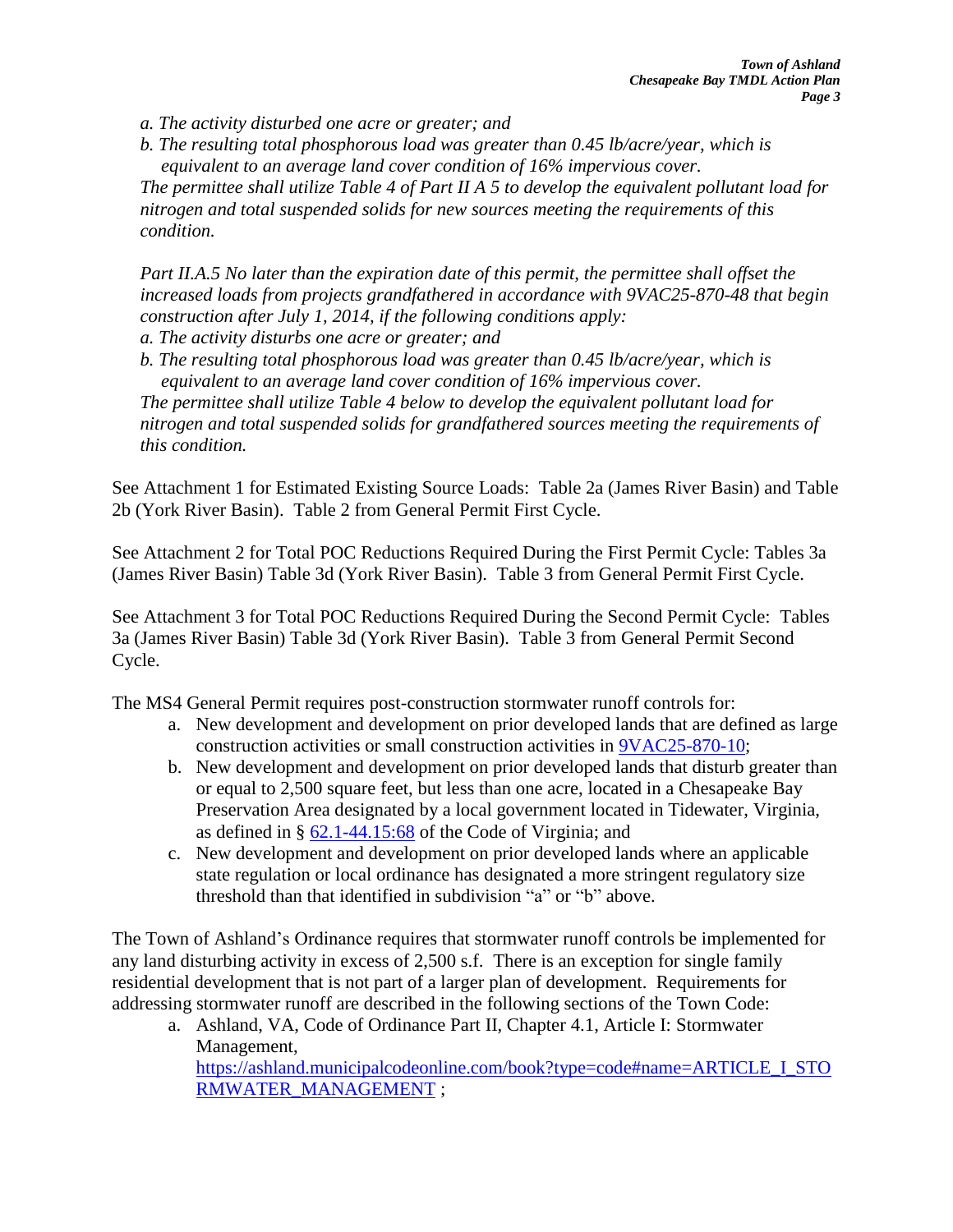- b. Ashland, VA, Code of Ordinance Part II, Chapter 4.1, Article III: Chesapeake Bay Preservation Area, [https://ashland.municipalcodeonline.com/book?type=code#name=ARTICLE\\_III\\_CH](https://ashland.municipalcodeonline.com/book?type=code#name=ARTICLE_III_CHESAPEAKE_BAY_RESERVATION_AREA) [ESAPEAKE\\_BAY\\_RESERVATION\\_AREA](https://ashland.municipalcodeonline.com/book?type=code#name=ARTICLE_III_CHESAPEAKE_BAY_RESERVATION_AREA) ;
- c. Ashland, VA, Code of Ordinance Part II, Chapter 4.1, Article V: Water Quality Protection, [https://ashland.municipalcodeonline.com/book?type=code#name=ARTICLE\\_VI\\_MU](https://ashland.municipalcodeonline.com/book?type=code#name=ARTICLE_VI_MUNICIPAL_SEPARATE_STORM_SEWER_SYSTEM_(MS-4)_MANAGEMENT_PROGRAM) [NICIPAL\\_SEPARATE\\_STORM\\_SEWER\\_SYSTEM\\_\(MS-](https://ashland.municipalcodeonline.com/book?type=code#name=ARTICLE_VI_MUNICIPAL_SEPARATE_STORM_SEWER_SYSTEM_(MS-4)_MANAGEMENT_PROGRAM)[4\)\\_MANAGEMENT\\_PROGRAM](https://ashland.municipalcodeonline.com/book?type=code#name=ARTICLE_VI_MUNICIPAL_SEPARATE_STORM_SEWER_SYSTEM_(MS-4)_MANAGEMENT_PROGRAM) ; and
- d. Ashland, VA, Code of Ordinance Part II, Chapter 5: Erosion and Sediment Control, [https://ashland.municipalcodeonline.com/book?type=code#name=5\\_EROSION\\_AN](https://ashland.municipalcodeonline.com/book?type=code#name=5_EROSION_AND_SEDIMENT_CONTROL*) [D\\_SEDIMENT\\_CONTROL\\*;](https://ashland.municipalcodeonline.com/book?type=code#name=5_EROSION_AND_SEDIMENT_CONTROL*)

Note that the Town of Ashland does not utilize an average land cover condition greater than 16% impervious cover for the design of post-development stormwater management facilities. Therefore, there are no New Source that disturbed one acre or greater as a result of the utilization of an average land cover condition greater than 16% impervious cover for the design of postdevelopment stormwater management facilities.

For New Source that did not utilize an average impervious land cover condition greater than 16% for the design of post development stormwater management facilities additional offsets are not required beyond those for existing development. For New Source that disturbed less than 1 acre, additional offsets are also not required beyond those for existing development. However, if additional offsets were implemented, these offsets have been used to address the Town's total pollutant requirement.

The regulated area of Town in the James River Basin is 1,633.91 acres. This consists of 639.25 pervious acres, 439.73 impervious acres and excluded areas. Excluded areas for this calculation include 554.93 acres of forested land. Other Excluded areas include Interstate 95 and VDOT facilities, and Hanover County facilities totaling 9.25 acres impervious and 6.21 acres pervious. These facilities will we addressed under their respective MS4s.

The regulated area of Town in the York River Basin is 2,973.94 acres. This consists of 1,079.12 pervious acres, 732.04 impervious acres and excluded areas. Excluded areas for this calculation include 1,162.78 acres of forested land. Other Excluded areas may include Interstate 95 and VDOT facilities, and Hanover County facilities totaling 73.76 acres impervious and 74.48 acres pervious. These facilities will we addressed under their respective MS4s.

The impervious, pervious and forested land covers were calculated as follows. The Town began with the GIS dataset representing land cover (impervious, pervious, and forest) developed by the Richmond Regional Planning District Commission (RRPDC). Next, the Town asked its consultant, Timmons Group, to review and verify the data. Timmons Group performed a desktop analysis of the land cover data, comparing it with the Town boundary and with the most current aerial imagery. Discrepancies between the RRPDC land cover data and the Town boundary were corrected by editing the shape file to reflect the actual Town boundary and the most current aerial imagery. To ensure that the topology of the data was clean and accurate, a summation of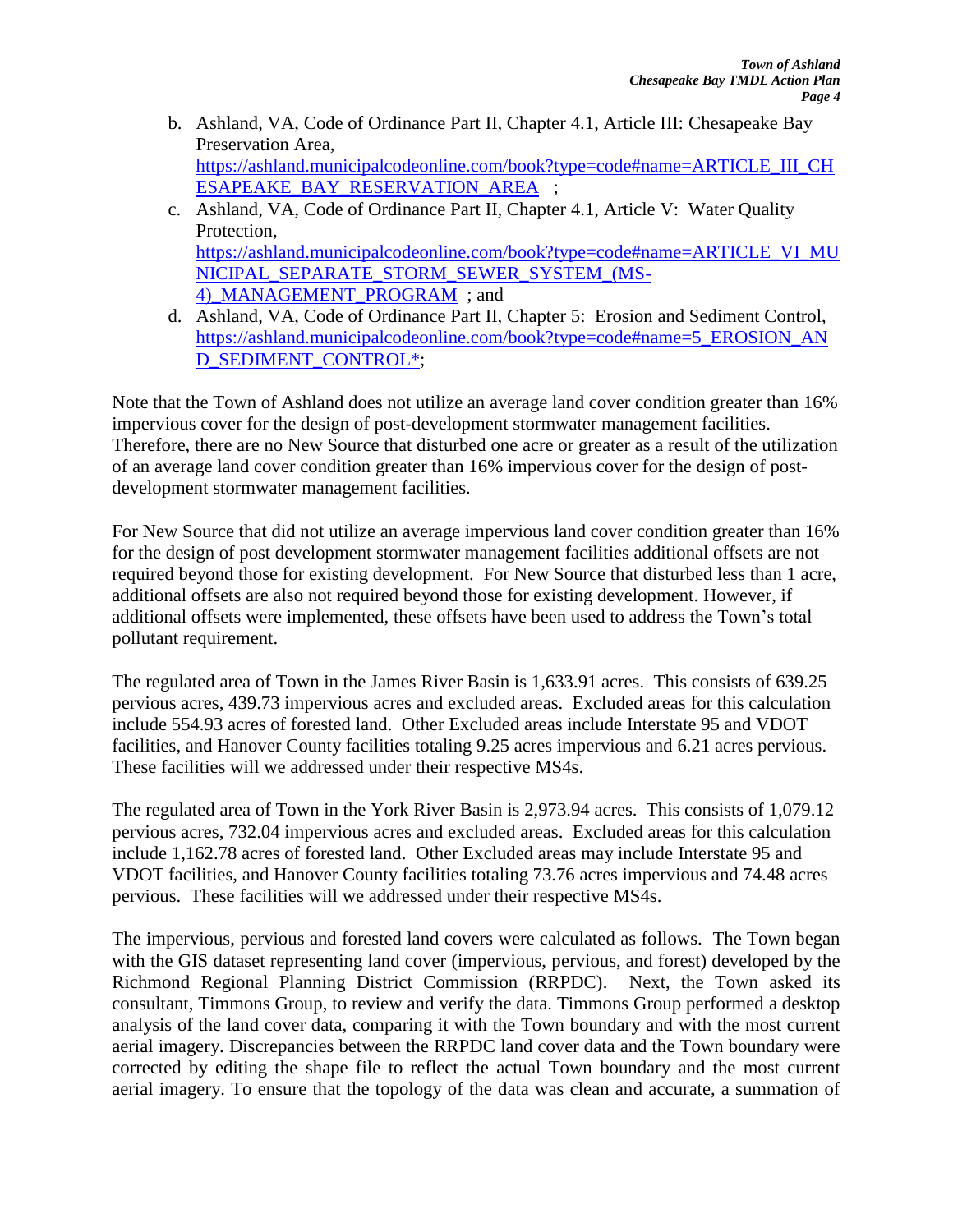the area for impervious, pervious, and forest was compared to the area encompassed by the Town. The analysis resulted in the following break-down of land cover: 23% impervious cover, 26% pervious cover, and 51% forested cover.

To further refine the RRPDC information, the forested area was digitized by hand using aerial photography. Hanover County impervious planimetric data generated in 2008, including road edge and building outlines, was then processed against the updated land cover data to provide better connectivity of impervious surfaces. Finally, the data was visually analyzed for errors and discrepancies against aerial imagery to produce the final breakdown of present land cover in the Town of Ashland.

**4. Total reductions achieved as of July 1, 2018, for each pollutant of concern** *(General Permit Part II.A.11.c) The total reductions achieved as of July 1, 2018, for each pollutant of concern in each river basin.*

Attachment 4 shows the management practices and retrofit programs (including improvements from redevelopment) that were implemented between July 1, 2009 and the end of the first permit cycle to achieve the 5.0% reductions required for existing development. Also included in Attachment 4 are the management practices and retrofit programs that have or will be implemented between July 1, 2018, and November 1, 2019.

**5. List of BMPs implemented prior to July 1, 2018, to achieve reductions associated with the Chesapeake Bay TMDL** *(General Permit Part II.A.11.d) A list of BMPs implemented prior to July 1, 2018, to achieve reductions associated with the Chesapeake Bay TMDL including: (1) The date of implementation: and (2) the reductions achieved.*

See Attachment 4.

**6. BMPs to be implemented by the permittee prior to the expiration of this permit**

*(General Permit Part II.A.11.e) The BMPs to be implemented by the permittee prior to the expiration of this permit to meet the cumulative reductions calculated in Part II.A.3, A.4, and A.5, including as applicable: (1) Type of BMP; (2) Project name; (3) Location; (4) Percent removal efficiency for each pollutant of concern; and (5) Calculation of the reduction expected to be achieved by the BMP calculated and reported in accordance with the methodologies established in Part II.A.8 for each pollutant of concern.*

See Attachment 5.

**7. Summary of comments received** *(General Permit Part II.A.11.f) A summary of any comments received as a result of public participation required in Part II.A.12, the permittee's response, identification of any public meetings to address public concerns, and any revisions made to Chesapeake Bay TMDL action plan for no less than 15 days. (General Permit Part II.A.12) Prior to submittal of the action plan required in Part II A 11, the permittee shall provide an opportunity for public comment on the additional BMPs proposed to meet the reductions not previously approved by the department in the first phase Chesapeake Bay TMDL action plan for no less than 15 days.*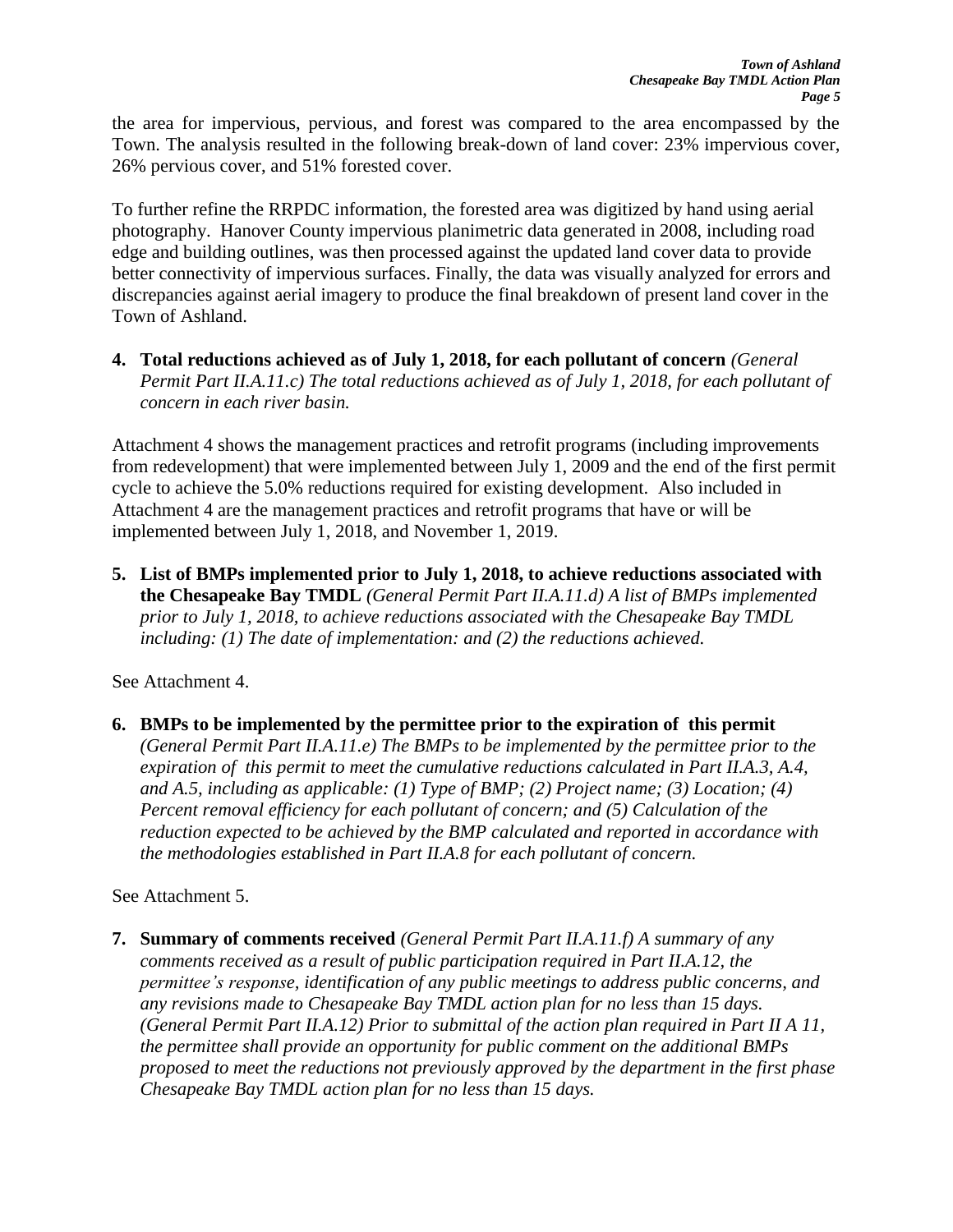The draft Chesapeake Bay TMDL Action Plan will be posted on the Town's website for public comment for 15 days. At the conclusion of the 15 days, comments received will be taken into consideration when developing the final version of the Action Plan. The Town will continue to post the Action Plan on the website, and will give consideration to any further comments received.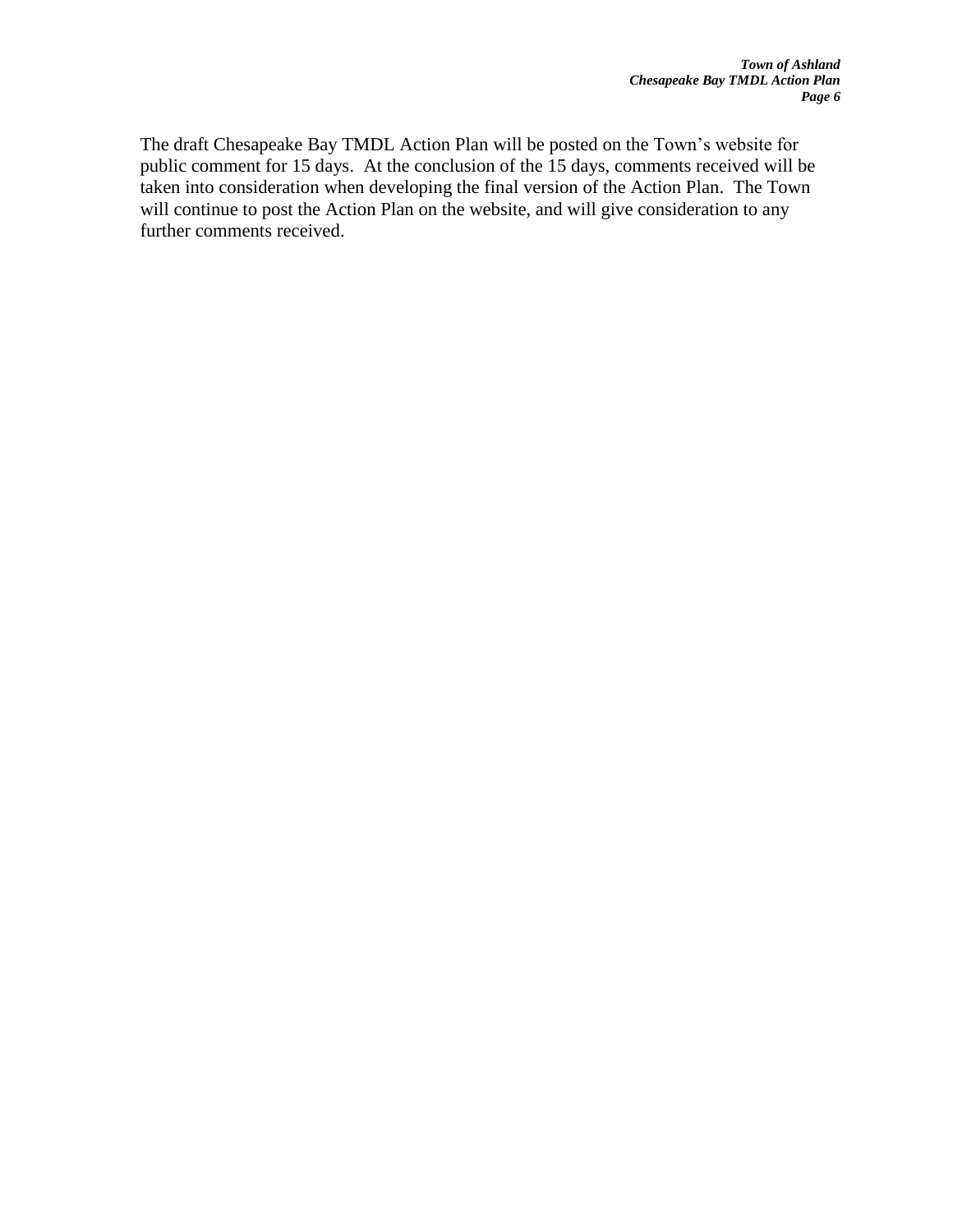# **Attachment 1 Town of Ashland**

## **Table 2 a: Calculation Sheet for Estimating Existing Source Loads for the James River Basin**

|                        |                  | <b>Total Existing</b> |                     | <b>Estimated Total</b> |  |
|------------------------|------------------|-----------------------|---------------------|------------------------|--|
|                        |                  | <b>Acres Served</b>   | <b>2009 EOS</b>     | <b>POC Load Based</b>  |  |
|                        |                  | by MS4                | <b>Loading Rate</b> | on 2009                |  |
| <b>Subsource</b>       | <b>Pollutant</b> | (6/30/09)             | (Ibs/acre)          | <b>Progress Run</b>    |  |
| <b>Regulated Urban</b> |                  |                       |                     |                        |  |
| Impervious             | Nitrogen         | 430.48                | 9.39                | 4,042.21               |  |
| <b>Regulated Urban</b> |                  |                       |                     |                        |  |
| Pervious               |                  | 633.04                | 6.99                | 4,424.95               |  |
| <b>Regulated Urban</b> |                  |                       |                     |                        |  |
| Impervious             | Phosphorus       | 430.48                | 1.76                | 757.64                 |  |
| <b>Regulated Urban</b> |                  |                       |                     |                        |  |
| Pervious               |                  | 633.04                | 0.5                 | 316.52                 |  |
| <b>Regulated Urban</b> | Total            |                       |                     |                        |  |
| Impervious             | Suspended        | 430.48                | 676.94              | 291,409.13             |  |
| <b>Regulated Urban</b> | Solids           |                       |                     |                        |  |
| Pervious               |                  | 633.04                | 101.08              | 63,987.68              |  |

## **\*Based on Chesapeake Bay Program Watershed Model Phase 5.3.2**

## **Table 2 d: Calculation Sheet for Estimating Existing Source Loads for the York River Basin**

|                        |                  | <b>Total Existing</b> |                     | <b>Estimated Total</b> |
|------------------------|------------------|-----------------------|---------------------|------------------------|
|                        |                  | <b>Acres Served</b>   | <b>2009 EOS</b>     | <b>POC Load Based</b>  |
|                        |                  | by MS4                | <b>Loading Rate</b> | on 2009                |
| <b>Subsource</b>       | <b>Pollutant</b> | (6/30/09)             | (Ibs/acre)          | <b>Progress Run</b>    |
| <b>Regulated Urban</b> |                  |                       |                     |                        |
| Impervious             | Nitrogen         | 658.28                | 7.31                | 4,812.03               |
| <b>Regulated Urban</b> |                  |                       |                     |                        |
| Pervious               |                  | 1004.64               | 7.65                | 7,685.50               |
| <b>Regulated Urban</b> |                  |                       |                     |                        |
| Impervious             | Phosphorus       | 658.28                | 1.51                | 994.00                 |
| <b>Regulated Urban</b> |                  |                       |                     |                        |
| Pervious               |                  | 1004.64               | 0.51                | 512.37                 |
| <b>Regulated Urban</b> | Total            |                       |                     |                        |
| Impervious             | Suspended        | 658.28                | 456.68              | 300,623.31             |
| <b>Regulated Urban</b> | Solids           |                       |                     |                        |
| Pervious               |                  | 1004.64               | 72.78               | 73,117.70              |

## **\*Based on Chesapeake Bay Program Watershed Model Phase 5.3.2**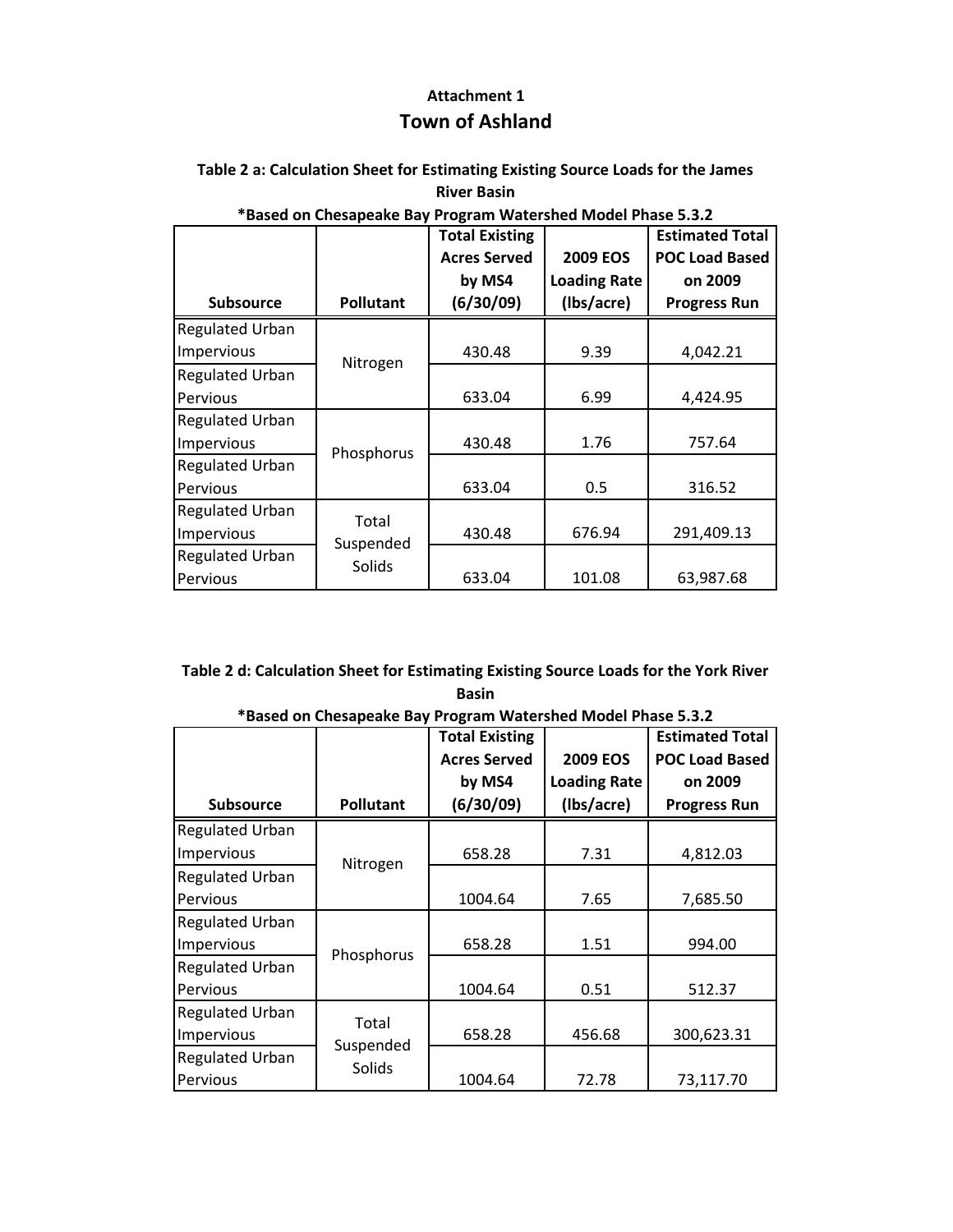## **Attachment 2 Town of Ashland**

### **Table 3 a: Calculation Sheet for Determining Total POC Reductions Required During the First Permit Cycle for the James River Basin**

|                        |                  | <b>Total Existing</b><br><b>Acres Served</b><br>by MS4 | <b>First Permit</b><br>Cycle<br><b>Required</b><br><b>Reduction in</b><br><b>Loading Rate</b> | <b>Total Reduction</b><br><b>Required First</b> |          |  |
|------------------------|------------------|--------------------------------------------------------|-----------------------------------------------------------------------------------------------|-------------------------------------------------|----------|--|
| <b>Subsource</b>       | <b>Pollutant</b> | (6/30/09)                                              | (Ibs/acre)                                                                                    | Permit Cycle (lbs) Totals (lbs)                 |          |  |
| <b>Regulated Urban</b> |                  |                                                        |                                                                                               |                                                 |          |  |
| Impervious             | Nitrogen         | 430.48                                                 | 0.042255                                                                                      | 18.19                                           | 31.46    |  |
| <b>Regulated Urban</b> |                  |                                                        |                                                                                               |                                                 |          |  |
| <b>Pervious</b>        |                  | 633.04                                                 | 0.02097                                                                                       | 13.27                                           |          |  |
| <b>Regulated Urban</b> |                  |                                                        |                                                                                               |                                                 |          |  |
| Impervious             | Phosphorus       | 430.48                                                 | 0.01408                                                                                       | 6.06                                            | 7.21     |  |
| <b>Regulated Urban</b> |                  |                                                        |                                                                                               |                                                 |          |  |
| <b>Pervious</b>        |                  | 633.04                                                 | 0.0018125                                                                                     | 1.15                                            |          |  |
| <b>Regulated Urban</b> | Total            |                                                        |                                                                                               |                                                 |          |  |
| Impervious             | Suspended        | 430.48                                                 | 6.7694                                                                                        | 2,914.09                                        | 3,194.05 |  |
| <b>Regulated Urban</b> | Solids           |                                                        |                                                                                               |                                                 |          |  |
| Pervious               |                  | 633.04                                                 | 0.44225                                                                                       | 279.96                                          |          |  |

### **\*Based on Chesapeake Bay Program Watershed Model Phase 5.3.2**

### **Table 3 d: Calculation Sheet for Determining Total POC Reductions Required During this Permit Cycle for the York River Basin**

| *Based on Chesapeake Bay Program Watershed Model Phase 5.3.2 |  |
|--------------------------------------------------------------|--|
|--------------------------------------------------------------|--|

| <b>Subsource</b>                     | <b>Pollutant</b>   | <b>Total Existing</b><br><b>Acres Served</b><br>by MS4<br>(6/30/09) | <b>First Permit</b><br>Cycle<br>Required<br><b>Reduction in</b><br><b>Loading Rate</b><br>(Ibs/acre) | <b>Total Reduction</b><br><b>Required First</b><br>Permit Cycle (lbs) Totals (lbs) |          |
|--------------------------------------|--------------------|---------------------------------------------------------------------|------------------------------------------------------------------------------------------------------|------------------------------------------------------------------------------------|----------|
| <b>Regulated Urban</b><br>Impervious |                    | 658.28                                                              | 0.032895                                                                                             | 21.65                                                                              | 44.71    |
| <b>Regulated Urban</b><br>Pervious   | Nitrogen           | 1004.64                                                             | 0.02295                                                                                              | 23.06                                                                              |          |
| <b>Regulated Urban</b><br>Impervious | Phosphorus         | 658.28                                                              | 0.01208                                                                                              | 7.95                                                                               | 9.81     |
| <b>Regulated Urban</b><br>Pervious   |                    | 1004.64                                                             | 0.00184875                                                                                           | 1.86                                                                               |          |
| <b>Regulated Urban</b><br>Impervious | Total<br>Suspended | 658.28                                                              | 4.6                                                                                                  | 3,028.09                                                                           | 3,347.98 |
| <b>Regulated Urban</b><br>Pervious   | Solids             | 1004.64                                                             | 0.3184125                                                                                            | 319.89                                                                             |          |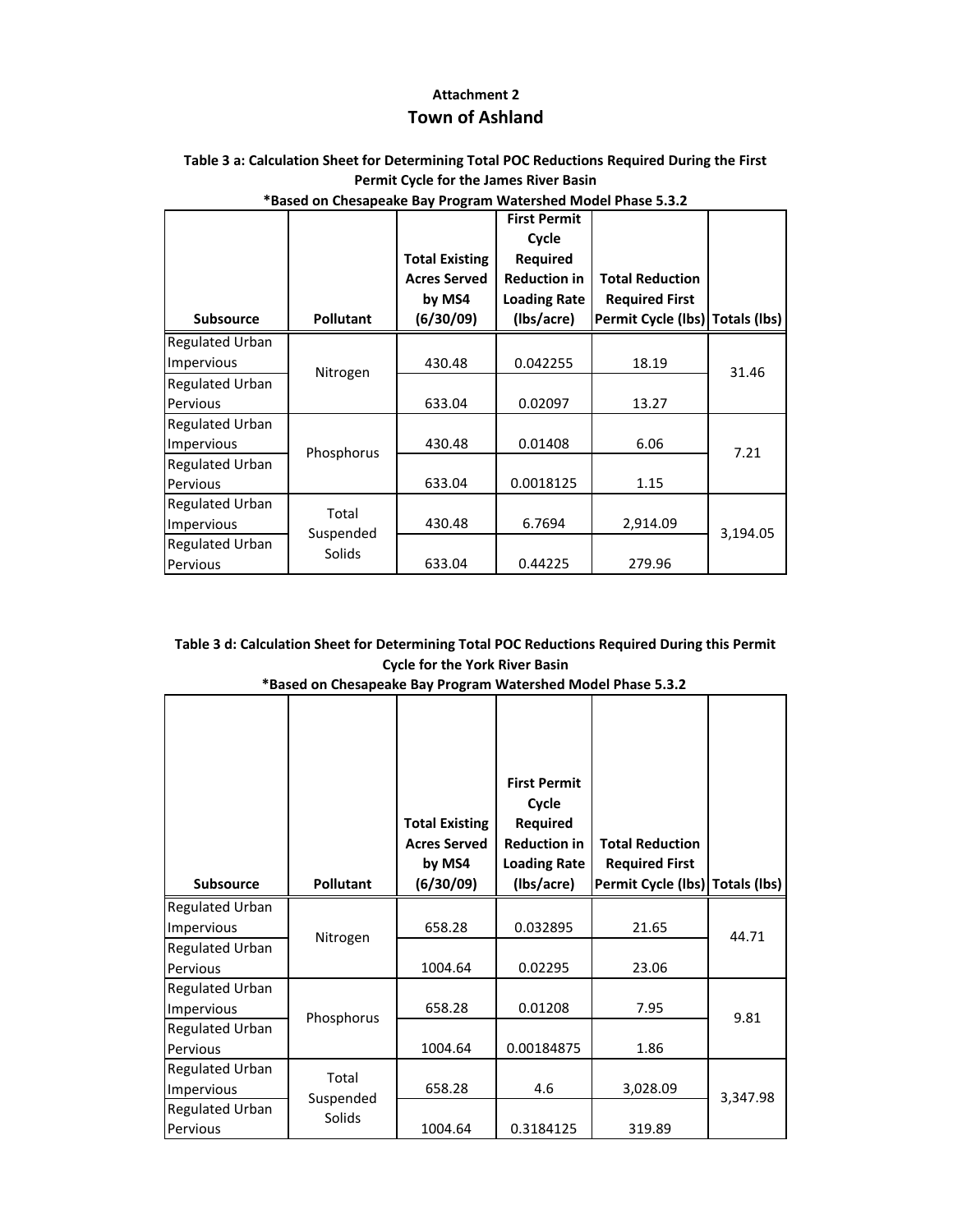### **Attachment 3 Town of Ashland**

### **Table 3a**

### **Calculation Sheet for Estimating Existing Source Loads and Reduction Requirements for the James River, Lynnhaven, and**

**Little Creek Basins During the Second Permit Cycle**

|                                  |                                                                            | $\overline{A}$                    | B                                                                                                                | C                             | D                                           | E                                                                            | F.                                                                   | G                                                          |
|----------------------------------|----------------------------------------------------------------------------|-----------------------------------|------------------------------------------------------------------------------------------------------------------|-------------------------------|---------------------------------------------|------------------------------------------------------------------------------|----------------------------------------------------------------------|------------------------------------------------------------|
| Pollutant                        | Subsource                                                                  | Loading Rate<br>$(lbs/ac/yr)^{1}$ | Existing<br>developed lands<br>as of 6/30/09<br>served by the<br>MS4 within the<br>2010 CUA (acres) <sup>2</sup> | Loading (lbs/yr) <sup>3</sup> | MS4 required<br>Chesapeake Bay<br>reduction | Percentage of L2<br>total L2 loading rate required reduction by<br>6/30/2023 | 40% cumulative<br>reduction Required<br>by 6/30/2023<br>$(lbs/yr)^4$ | Sum of 40%<br>cumulative<br>reduction (lb/yr) <sup>5</sup> |
| Nitrogen                         | <b>Regulated Urban</b><br>Impervious<br><b>Regulated Urban</b><br>Pervious | 9.39<br>6.99                      | 430<br>633                                                                                                       | 4,042<br>4,425                | 9%<br>6%                                    | 40%<br>40%                                                                   | 146<br>106                                                           | 252                                                        |
| Phosphorus                       | <b>Regulated Urban</b><br>Impervious<br><b>Regulated Urban</b><br>Pervious | 1.76<br>0.5                       | 430<br>633                                                                                                       | 758<br>317                    | 16%<br>7.25%                                | 40%<br>40%                                                                   | 48<br>9.18                                                           | 58                                                         |
| <b>Total Suspended</b><br>Solids | <b>Regulated Urban</b><br>Impervious<br><b>Regulated Urban</b><br>Pervious | 677<br>101                        | 430<br>633                                                                                                       | 291,409<br>63,988             | 20%<br>8.75%                                | 40%<br>40%                                                                   | 23,313<br>2,240                                                      | 25,552                                                     |

<sup>1</sup>Edge of stream loading rate based on the Chesapeake Bay Watershed Model Progress Run 5.3.2.

3 Column C = Column A x Column B. <sup>2</sup>To determine the existing developed acres required in Column B, permittees should first determine the extent of their regulated service area based on the 2010 Census Urbanized Area (CUA). Next, permittees will need to delineate the lands within the 2010 CUA served by the MS4 as pervious or impervious as of the baseline date of June 30, 2009.

 $^4$ Column F = Column C x (Column D ÷ 100) x (Column E ÷ 100).

<sup>5</sup>Column G = The sum of the subsource cumulative reduction required by 6/30/23 (lbs/yr) as calculated in Column F.

|                                  |                                                                            |                   |                                                                                 | <b>Basin During the Second Permit Cycle</b> |                                                         |                                           |                                                      |                                |
|----------------------------------|----------------------------------------------------------------------------|-------------------|---------------------------------------------------------------------------------|---------------------------------------------|---------------------------------------------------------|-------------------------------------------|------------------------------------------------------|--------------------------------|
|                                  |                                                                            | A                 | В                                                                               | C                                           | D                                                       | E                                         | F                                                    | G                              |
|                                  |                                                                            | Loading Rate      | Existing<br>developed lands<br>as of 6/30/09<br>served by the<br>MS4 within the |                                             | MS4 required<br>Chesapeake Bay<br>total L2 loading rate | Percentage of L2<br>required reduction by | 40% cumulative<br>reduction Required<br>by 6/30/2023 | Sum of 40%<br>cumulative       |
| Pollutant                        | Subsource                                                                  | $(lbs/ac/yr)^{1}$ | 2010 CUA (acres) <sup>2</sup>                                                   | Loading $(lbs/yr)^3$                        | reduction                                               | 6/30/2023                                 | $(lbs/yr)^4$                                         | reduction (lb/yr) <sup>5</sup> |
| Nitrogen                         | <b>Regulated Urban</b><br>Impervious<br><b>Regulated Urban</b><br>Pervious | 7.31<br>7.65      | 658.28<br>1,004.64                                                              | 4,812<br>7,685                              | 9%<br>6%                                                | 40%<br>40%                                | 173<br>184                                           | 358                            |
| Phosphorus                       | <b>Regulated Urban</b><br>Impervious<br><b>Regulated Urban</b><br>Pervious | 1.51<br>0.51      | 658.28<br>1,004.64                                                              | 994<br>512                                  | 16%<br>7.25%                                            | 40%<br>40%                                | 64<br>14.86                                          | 78                             |
| <b>Total Suspended</b><br>Solids | <b>Regulated Urban</b><br>Impervious<br><b>Regulated Urban</b><br>Pervious | 457<br>73         | 658.28<br>1,004.64                                                              | 300,623<br>73,118                           | 20%<br>8.75%                                            | 40%<br>40%                                | 24,050<br>2,559                                      | 26,609                         |

**Table 3d Calculation Sheet for Estimating Existing Source Loads and Reduction Requirements for the York River and Poquoson Coastal**

<sup>1</sup>Edge of stream loading rate based on the Chesapeake Bay Watershed Model Progress Run 5.3.2.

 $^2$ To determine the existing developed acres required in Column B, permittees should first determine the extent of their regulated service area based on the 2010 Census Urbanized Area (CUA). Next, permittees will need to delineate the lands within the 2010 CUA served by the MS4 as pervious or impervious as of the baseline date of June 30, 2009.

3 Column C = Column A x Column B.

 ${}^{4}$ Column F = Column C x (Column D ÷ 100) x (Column E ÷ 100).

<sup>5</sup>Column G = The sum of the subsource cumulative reduction required by 6/30/23 (lbs/yr) as calculated in Column F.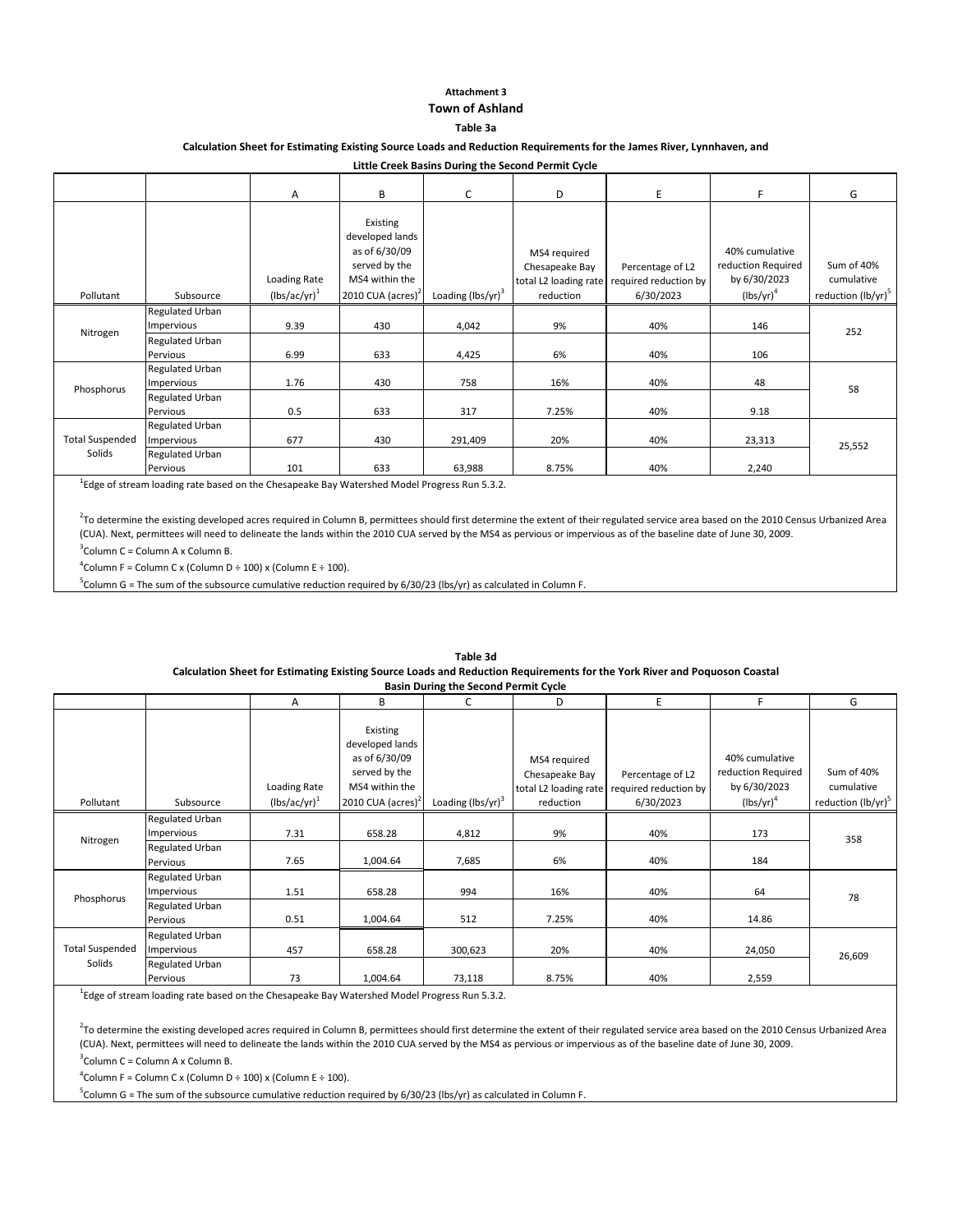#### **Town of Ashland**

#### **Attachment 4: BMPs Implemented by the Town of Ashland Up to Nov. 1, 2019**

|                                                  |                                 |                               |                        |            | Credits for BMPs in Regulated Urban Areas for the James River Basin |                               |                                               |                                                       |                                                     |                                              |                                             |               |                                                |
|--------------------------------------------------|---------------------------------|-------------------------------|------------------------|------------|---------------------------------------------------------------------|-------------------------------|-----------------------------------------------|-------------------------------------------------------|-----------------------------------------------------|----------------------------------------------|---------------------------------------------|---------------|------------------------------------------------|
| <b>BMPs</b>                                      | Date<br>Installed<br>or Planned | <b>Location or</b><br>Project | Subsource              | Pollutant  | <b>Drainage</b><br>Area to BMP                                      | Loading<br>Rate<br>(Ibs/acre) | <b>Estimated</b><br><b>POC Load</b><br>to BMP | <b>BMP</b><br>Removal<br><b>Efficiency</b><br>for POC | <b>Estimated</b><br><b>Removal of</b><br><b>POC</b> | <b>Total POC</b><br>Removal by<br><b>BMP</b> | <b>POC</b><br>Remaining<br>Post-<br>Develop | <b>Status</b> | <b>Removal Rate</b><br>References <sup>1</sup> |
| <b>Retro-Fits</b>                                |                                 |                               |                        |            |                                                                     |                               |                                               |                                                       |                                                     |                                              |                                             |               |                                                |
|                                                  |                                 | Town of                       | Impervious<br>Pervious | Nitrogen   | 1.00                                                                | 9.39<br>6.99                  | 9.39<br>0.00                                  | <b>VRRM</b>                                           | 9.39<br>0.00                                        | 9.39                                         |                                             |               | Appendix V.F<br><b>CBTM</b>                    |
| Permeable Paver & Rain<br>Garden Treatment Train | 2012                            | Ashland<br>Municipal          | Impervious<br>Pervious | Phosphorus | 1.00                                                                | 1.76<br>0.5                   | 1.76<br>0.00                                  | <b>VRRM</b>                                           | 1.76<br>0.00                                        | 1.76                                         |                                             | Completed     | Appendix V.F<br><b>CBTM</b>                    |
|                                                  |                                 | Parking Lot                   | Impervious<br>Pervious | <b>TSS</b> | 1.00                                                                | 677<br>101                    | 677<br>0.00                                   | <b>VRRM</b>                                           | 677<br>0.00                                         | 677                                          |                                             |               | Appendix V.F<br>CBTM                           |
|                                                  |                                 | Adjacent<br>toTown of         | Impervious<br>Pervious | Nitrogen   | 0.30                                                                | 9.39<br>6.99                  | 2.82<br>0.00                                  | 25%<br>25%                                            | 0.70<br>0.00                                        | 0.70                                         |                                             |               | Table V.A.1 CBTM                               |
| <b>Grass Strip</b>                               | 2012                            | Ashland<br>Municipal          | Impervious<br>Pervious | Phosphorus | 0.30                                                                | 1.76<br>0.5                   | 0.53<br>0.00                                  | 25%<br>25%                                            | 0.13<br>0.00                                        | 0.13                                         |                                             | Completed     | Table V.A.1 CBTM                               |
|                                                  |                                 | Parking Lot                   | Impervious<br>Pervious | <b>TSS</b> | 0.30                                                                | 677<br>101                    | 203<br>0.00                                   | 50%<br>50%                                            | 102<br>0.00                                         | 102                                          |                                             |               | Table V.C.1 CBTM                               |
|                                                  |                                 | Railroad Ave                  | Impervious<br>Pervious | Nitrogen   | 0.48                                                                | 9.39<br>6.99                  | 4.51<br>0.00                                  | 59%<br>59%                                            | 2.66<br>0.00                                        | 2.66                                         | 1.85                                        |               | Table V.A.1 CBTM                               |
| Permeable Paver                                  | 2014                            | Street-scape<br>Phase 1       | Impervious<br>Pervious | Phosphorus | 0.48                                                                | 1.76<br>0.5                   | 0.84<br>0.00                                  | 59%<br>59%                                            | 0.50<br>0.00                                        | 0.50                                         | 0.35                                        | Completed     | Table V.A.1 CBTM                               |
|                                                  |                                 |                               | Impervious<br>Pervious | <b>TSS</b> | 0.48                                                                | 677<br>101                    | 325<br>0.00                                   | 55%<br>55%                                            | 179<br>0.00                                         | 179                                          | 146                                         |               | Table V.C.1 CBTM                               |
|                                                  |                                 | Railroad Ave                  | Impervious<br>Pervious | Nitrogen   | 0.15                                                                | 9.39<br>6.99                  | 1.41<br>0.00                                  | 64%<br>64%                                            | 0.90<br>0.00                                        | 0.90                                         | 0.51                                        |               | Table V.A.1 CBTM                               |
| <b>Bioretention</b> area                         | 2014                            | Street-scape<br>Phase 1       | Impervious<br>Pervious | Phosphorus | 0.15                                                                | 1.76<br>0.5                   | 0.26<br>0.00                                  | 55%<br>55%                                            | 0.15<br>0.00                                        | 0.15                                         | 0.12                                        | Completed     | Table V.A.1 CBTM                               |
|                                                  |                                 |                               | Impervious<br>Pervious | <b>TSS</b> | 0.15                                                                | 677<br>101                    | 102<br>0.00                                   | 55%<br>55%                                            | 56<br>0.00                                          | 56                                           | 46                                          |               | Table V.C.1 CBTM                               |
|                                                  |                                 |                               | Impervious<br>Pervious | Nitrogen   | 0.12<br>0.37                                                        | 9.39<br>6.99                  | 1.13<br>2.59                                  | 64%<br>64%                                            | 0.72<br>1.66                                        | 2.38                                         | 1.34                                        |               | Table V.A.1 CBTM                               |
| <b>Bioretention</b> area                         | 2009                            | Hanover Ave                   | Impervious<br>Pervious | Phosphorus | 0.12<br>0.37                                                        | 1.76<br>0.5                   | 0.21<br>0.19                                  | 55%<br>55%                                            | 0.12<br>0.10                                        | 0.22                                         | 0.18                                        | Completed     | Table V.A.1 CBTM                               |
|                                                  |                                 |                               | Impervious<br>Pervious | <b>TSS</b> | 0.12<br>0.37                                                        | 677<br>101                    | 81<br>37.40                                   | 55%<br>55%                                            | 45<br>$\overline{21}$                               | 65                                           | 53                                          |               | Table V.C.1 CBTM                               |
|                                                  |                                 |                               | Impervious<br>Pervious | Nitrogen   | 1.01<br>3.17                                                        | 9.39<br>6.99                  | 9.48<br>22.16                                 | 10%<br>10%                                            | 0.95<br>2.22                                        | 3.16                                         | 28                                          |               | Table V.J.1 CBTM                               |
| Dry Pond                                         | 2012                            | Kempsville/<br>Carter Lumber  | Impervious<br>Pervious | Phosphorus | 1.01<br>3.17                                                        | 1.76<br>0.5                   | 1.78<br>1.59                                  | 15%<br>15%                                            | 0.27<br>0.24                                        | 0.50                                         | 2.86                                        | Completed     | Table V.J.1 CBTM                               |
|                                                  |                                 |                               | Impervious<br>Pervious | <b>TSS</b> | 1.01<br>3.17                                                        | 677<br>101                    | 684<br>320                                    | 10%<br>10%                                            | 68<br>32                                            | 100                                          | 904                                         |               | Table V.J.1 CBTM                               |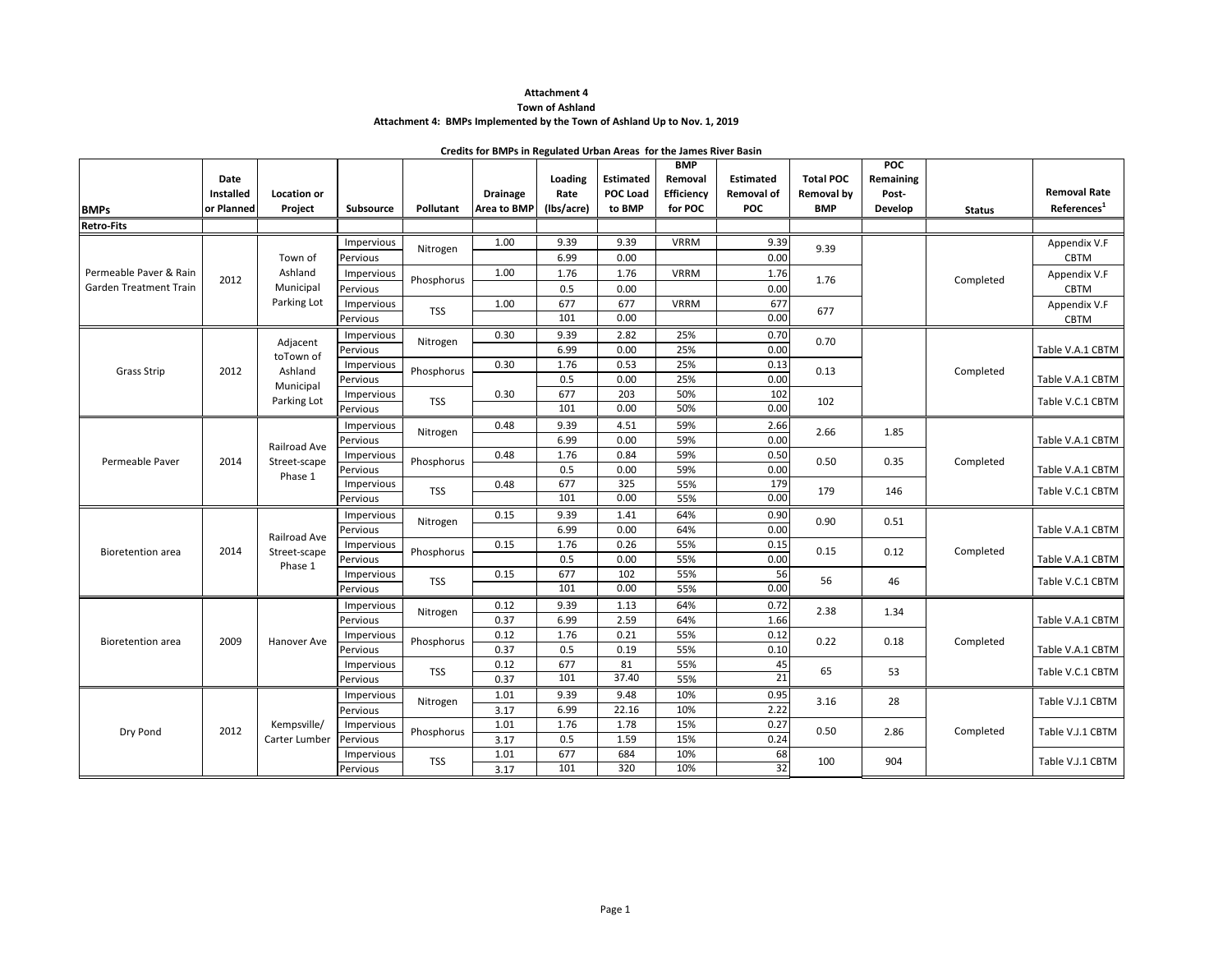#### **Attachment 4 Town of Ashland**

#### **Attachment 4: BMPs Implemented by the Town of Ashland Up to Nov. 1, 2019**

|                               |            |               | Impervious   | Nitrogen   | 0.12                                      | 9.39 | 1.13   |     | 0.00                     | 0.00             | 3.71 |               | <b>BMP Clearing</b> |
|-------------------------------|------------|---------------|--------------|------------|-------------------------------------------|------|--------|-----|--------------------------|------------------|------|---------------|---------------------|
|                               |            |               | Pervious     |            | 0.37                                      | 6.99 | 2.59   |     | 0.00                     |                  |      |               | House               |
| Filterra                      | 2015       | Duncan Street | Impervious   | Phosphorus | 0.12                                      | 1.76 | 0.21   | 50% | 0.11                     | 0.20             | 0.20 | Completed     | <b>BMP Clearing</b> |
|                               |            |               | Pervious     |            | 0.37                                      | 0.5  | 0.19   | 50% | 0.09                     |                  |      |               | House               |
|                               |            |               | Impervious   | <b>TSS</b> | 0.12                                      | 677  | 81.23  |     | 0.00                     | 0.00             | 119  |               | <b>BMP Clearing</b> |
|                               |            |               | Pervious     |            | 0.37                                      | 101  | 37.40  |     | 0.00                     |                  |      |               | House               |
|                               |            |               |              |            |                                           |      |        |     |                          |                  |      |               |                     |
| Street Sweeeping <sup>3</sup> | Date       |               | Average      |            | Removal                                   |      |        |     | <b>Estimated</b>         |                  |      |               |                     |
|                               | Installed  | Location or   | <b>Miles</b> |            | Rate                                      |      |        |     | <b>Removal of</b>        | <b>Total POC</b> |      |               |                     |
|                               | or Planned | Project       | Driven/Year  | <b>POC</b> | (lbs/Mile)                                |      |        |     | <b>POC</b>               | Removal          |      | <b>Status</b> |                     |
|                               |            | Throughout    | 1,040        | Nitrogen   | 0.155                                     |      |        |     | 161                      | 161              |      |               | <b>EPRSSDC</b>      |
| <b>Street Sweeeping</b>       | On going   | watershed     | 1,040        | Phosphorus | 0.0579                                    |      |        |     | 60                       | 60               |      | On going      | <b>EPRSSDC</b>      |
|                               |            |               | 1,040        | <b>TSS</b> | 78                                        |      |        |     | 81,148                   | 81,148           |      |               | <b>EPRSSDC</b>      |
|                               |            |               |              |            |                                           |      |        |     |                          |                  |      | Remaining     | <b>Achieved</b>     |
|                               |            |               |              |            | Total Required N Removal by 2018          |      | 31     |     | <b>Total N Removed</b>   | 180              |      | -149          | Yes                 |
|                               |            |               |              |            | Total Required P Removal by 2018          |      | 7.21   |     | <b>Total P Removed</b>   | 64               |      | $-56$         | Yes                 |
|                               |            |               |              |            | <b>Total Required TSS Removal by 2018</b> |      | 3,194  |     | <b>Total TSS Removed</b> | 82,327           |      | $-79,133$     | Yes                 |
|                               |            |               |              |            |                                           |      |        |     |                          |                  |      | Remaining     | <b>Achieved</b>     |
|                               |            |               |              |            | Total Required N Removal by 2023          |      | 252    |     | <b>Total N Removed</b>   | 180              |      | 71            | No                  |
|                               |            |               |              |            | Total Required P Removal by 2023          |      | 58     |     | <b>Total P Removed</b>   | 64               |      | -6            | Yes                 |
|                               |            |               |              |            | Total Required TSS Removal by 2023        |      | 25,552 |     | <b>Total TSS Removed</b> | 82,262           |      | $-56,709$     | Yes                 |

|                                      |                    |                                                                     | Credit for POC Removed During First Permit Cycle to be Applied During Second Permit |                     |  |  |  |  |  |  |  |  |
|--------------------------------------|--------------------|---------------------------------------------------------------------|-------------------------------------------------------------------------------------|---------------------|--|--|--|--|--|--|--|--|
| Cycle                                |                    |                                                                     |                                                                                     |                     |  |  |  |  |  |  |  |  |
| Annual Avg.<br><b>Remaider After</b> |                    |                                                                     |                                                                                     |                     |  |  |  |  |  |  |  |  |
|                                      | Remaining          | <b>Street</b>                                                       | <b>Accounting for</b>                                                               | Credit to be        |  |  |  |  |  |  |  |  |
|                                      | <b>POC After</b>   | <b>Annual Street</b><br><b>Applied to Second</b><br><b>Sweeping</b> |                                                                                     |                     |  |  |  |  |  |  |  |  |
| <b>POC</b>                           | <b>First Cycle</b> | Removal                                                             | Sweeping                                                                            | <b>Permit Cycle</b> |  |  |  |  |  |  |  |  |
| Nitrogen                             | $-149$             | 161                                                                 | 12                                                                                  |                     |  |  |  |  |  |  |  |  |
| Phosphorus                           | -56                | 60                                                                  |                                                                                     | ი                   |  |  |  |  |  |  |  |  |
| TSS                                  | $-79.133$          | 81.148                                                              | 2,015                                                                               |                     |  |  |  |  |  |  |  |  |

#### **Credits for BMPs in Regulated Urban Areas for the York River Basin**

|                        | Date<br>Installed<br>lor Planned | <b>Location or</b><br>Project | Subsource  | POC        | <b>Drainage</b><br>Area to BMP<br>(ac) | <b>2009 EOS</b><br>Loading<br>Rate<br>(Ibs/acre) | Estimated<br><b>POC Load</b><br>to BMP | BMP<br>Removal<br>Efficiency<br>for POC | <b>Estimated</b><br><b>Removal of</b><br><b>POC</b> | <b>Total POC</b><br>Removal | <b>POC</b><br>Remaining<br>Post-<br>Develop |               | <b>Removal Rate</b><br>Reference |
|------------------------|----------------------------------|-------------------------------|------------|------------|----------------------------------------|--------------------------------------------------|----------------------------------------|-----------------------------------------|-----------------------------------------------------|-----------------------------|---------------------------------------------|---------------|----------------------------------|
| <b>BMPs</b>            |                                  |                               |            |            |                                        |                                                  |                                        |                                         |                                                     |                             |                                             | <b>Status</b> |                                  |
| <b>Retro-Fits</b>      |                                  |                               |            |            |                                        |                                                  |                                        |                                         |                                                     |                             |                                             |               |                                  |
|                        |                                  |                               | Impervious | Nitrogen   | 4.86                                   | 7.31                                             | 35.53                                  | <b>VRRM</b>                             | <b>36</b>                                           | 60                          | 0.00                                        |               | Appendix V.F                     |
|                        |                                  |                               | Pervious   |            | 3.14                                   | 7.65                                             | 24.02                                  | <b>VRRM</b>                             | 24                                                  |                             |                                             |               | CBTM                             |
| Permeable Paver & Rain | 2013                             | <b>College Park</b>           | Impervious | Phosphorus | 4.86                                   | 1.51                                             | 7.34                                   | VRRM                                    | 7.34                                                | 8.94                        | 0.00                                        | Completed     | Appendix V.F                     |
| Garden Treatment Train |                                  |                               | Pervious   |            | 3.14                                   | 0.51                                             | 1.60                                   | <b>VRRM</b>                             | 1.60                                                |                             |                                             |               | <b>CBTM</b>                      |
|                        |                                  |                               | Impervious | <b>TSS</b> | 4.86                                   | 456.68                                           | 2,219.46                               | <b>VRRM</b>                             | 2219                                                | 2,448                       | 0.00                                        |               | Appendix V.F                     |
|                        |                                  |                               | Pervious   |            | 3.14                                   | 72.78                                            | 228.53                                 | <b>VRRM</b>                             | 229                                                 |                             |                                             |               | <b>CBTM</b>                      |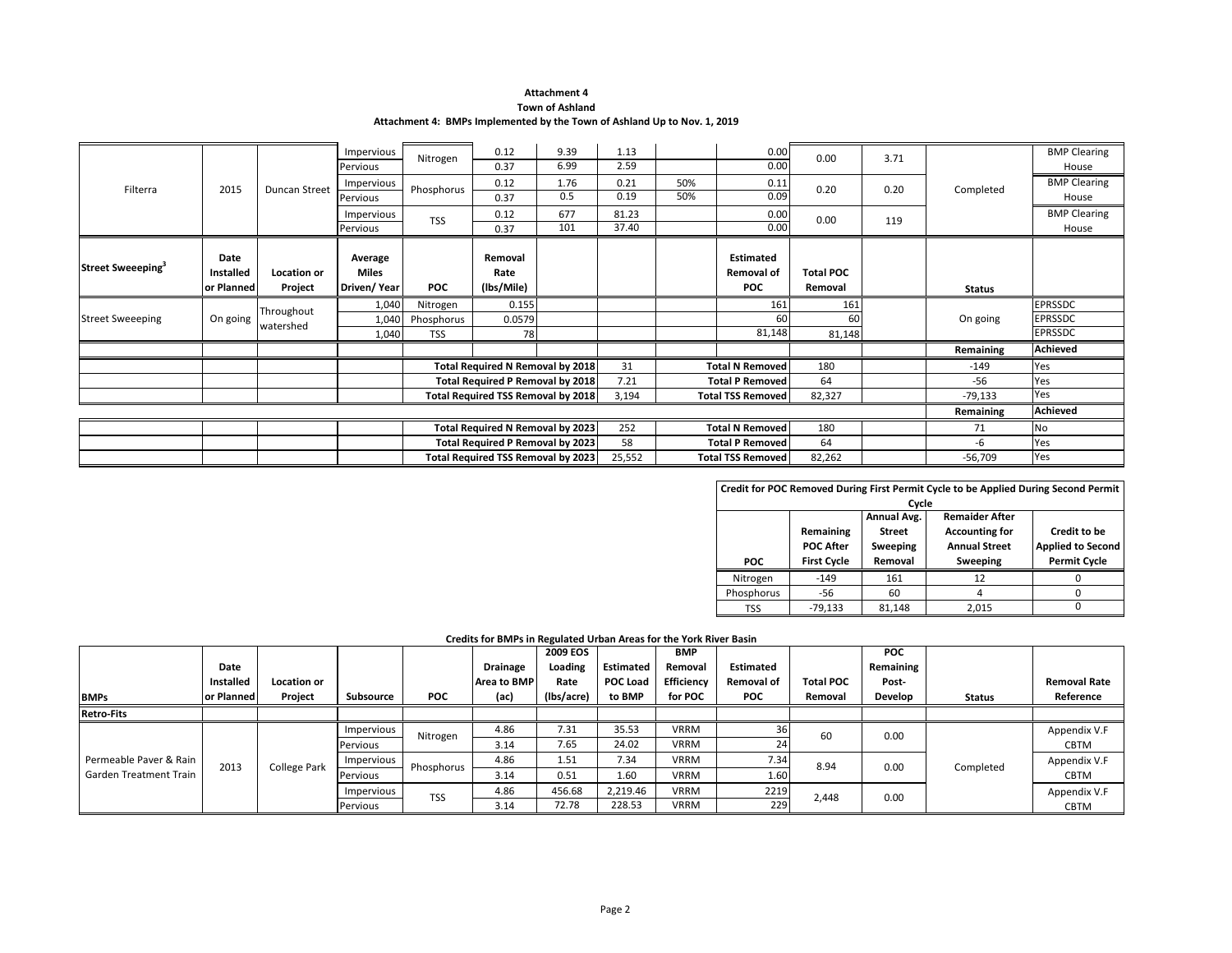### **Town of Ashland**

**Attachment 4: BMPs Implemented by the Town of Ashland Up to Nov. 1, 2019**

| 1.35<br>7.65<br>2.30<br>59%<br>Pervious<br>0.30<br>Table V.A.1 CBTM<br>0.12<br>59%<br>0.08<br>1.51<br>0.07<br>Impervious<br>0.16<br>2015<br><b>APD Parking Lot</b><br>Phosphorus<br>0.11<br>Completed<br>Permeable Paver<br>0.09<br>0.30<br>0.51<br>0.15<br>59%<br>Pervious<br>Table V.A.1 CBTM<br>456.68<br>55%<br>20<br>0.08<br>36.53<br>Impervious<br>32<br><b>TSS</b><br>26<br>Table V.C.1 CBTM<br>12<br>55%<br>72.78<br>21.83<br>0.30<br>Pervious<br>7.31<br>1.97<br>59%<br>1.16<br>0.27<br>Impervious<br>1.16<br>0.81<br>Nitrogen<br>0.00<br>7.65<br>0.00<br>59%<br>Pervious<br>Table V.A.1 CBTM<br>Railroad Ave<br>1.51<br>59%<br>0.27<br>0.41<br>0.24<br>Impervious<br>0.24<br>2015<br>Phosphorus<br>Completed<br>Permeable Paver<br>0.17<br>Street-scape<br>0.51<br>0.00<br>59%<br>0.00<br>Pervious<br>Table V.A.1 CBTM<br>Phase 2<br>55%<br>456.68<br>123.30<br>68<br>0.27<br>Impervious<br>68<br><b>TSS</b><br>55<br>Table V.C.1 CBTM<br>72.78<br>0.00<br>0.00<br>55%<br>Pervious<br>Redevelopment<br>5.34<br>0.73<br>7.31<br>10%<br>0.53<br>Impervious<br>Nitrogen<br>1.67<br>15<br>Table V.J.1 CBTM<br>7.65<br>11.32<br>10%<br>1.13<br>1.48<br>Pervious<br><b>RMC Soccer</b><br>0.73<br>15%<br>1.51<br>1.10<br>0.17<br>Impervious<br>2010<br>0.28<br>Phosphorus<br>Completed<br>Dry Pond<br>1.58<br>Table V.J.1 CBTM<br>15%<br>Pervious<br>0.51<br>0.75<br>0.11<br>Field Restrooms<br>1.48<br>456.68<br>33<br>0.73<br>333.38<br>10%<br>Impervious<br>44<br>397<br><b>TSS</b><br>Table V.J.1 CBTM<br>11<br>72.78<br>107.71<br>10%<br>1.48<br>Pervious<br>1.35<br>7.31<br>3.14<br>43%<br>0.43<br>Impervious<br>Nitrogen<br>1.35<br>1.79<br>43%<br>7.65<br>0.00<br>0.00<br>0.00<br>Pervious<br>RMC Freshman<br>1.51<br>0.65<br>70%<br>0.43<br>0.45<br>Impervious<br>0.45<br>2011<br>Phosphorus<br>0.19<br>Completed<br><b>Rainwater Harvesting</b><br>70%<br>0.51<br>0.00<br>0.00<br>Dorms<br>Pervious<br>0.00<br>456.68<br>196.37<br>85%<br>0.43<br>167<br>Impervious<br><b>TSS</b><br>167<br>29<br>72.78<br>0.00<br>85%<br>0.00<br>0.00<br>Pervious<br>0.35<br>7.31<br>2.56<br>0%<br>0.00<br><b>BMP Clearing</b><br>Impervious<br>0.00<br>3.02<br>Nitrogen<br>7.65<br>0%<br>0.00<br>0.46<br>Pervious<br>0.06<br>House<br><b>BMP Clearing</b><br><b>RMC Freshman</b><br>0.35<br>1.51<br>0.53<br>50%<br>0.26<br>Impervious<br>0.28<br>2011<br>0.28<br>Completed<br>Filterra<br>Phosphorus<br>0.03<br>50%<br>0.51<br>0.02<br>Pervious<br>0.06<br>Dorms<br>House<br>0.35<br>456.68<br>159.84<br>0%<br>0.00<br><b>BMP Clearing</b><br>Impervious<br>0.00<br><b>TSS</b><br>164<br>72.78<br>0.00<br>4.37<br>0%<br>0.06<br>Pervious<br>House<br>66.74<br>9.13<br>7.31<br>30%<br>20<br>Impervious<br>20<br>Nitrogen<br>47<br>8.56<br>3.73<br>7.65<br>28.53<br>30%<br>Pervious<br>Table V.A.1 CBTM<br>6.89<br>9.13<br>1.51<br>13.79<br>50%<br>Impervious<br>6.89<br>2012<br>Chick-Fil-A<br>Completed<br>Wet Pond<br>Phosphorus<br>6.89<br>1.90<br>0.95<br>3.73<br>0.51<br>50%<br>Pervious<br>Table V.A.1 CBTM<br>9.13<br>456.68<br>4,169.49<br>60%<br>2502<br>Impervious<br>2,502<br><b>TSS</b><br>1,668<br>Table V.C.1 CBTM<br>72.78<br>271.47<br>163<br>3.73<br>60%<br>Pervious<br>0.03<br>0.22<br>64%<br>7.31<br>0.14<br>Impervious<br>1.80<br>Nitrogen<br>1.02 |  |  | Impervious | Nitrogen | 0.08 | 7.31 | 0.58 | 59% | 0.35 | 1.70 | 1.18 |                  |  |  |  |  |
|----------------------------------------------------------------------------------------------------------------------------------------------------------------------------------------------------------------------------------------------------------------------------------------------------------------------------------------------------------------------------------------------------------------------------------------------------------------------------------------------------------------------------------------------------------------------------------------------------------------------------------------------------------------------------------------------------------------------------------------------------------------------------------------------------------------------------------------------------------------------------------------------------------------------------------------------------------------------------------------------------------------------------------------------------------------------------------------------------------------------------------------------------------------------------------------------------------------------------------------------------------------------------------------------------------------------------------------------------------------------------------------------------------------------------------------------------------------------------------------------------------------------------------------------------------------------------------------------------------------------------------------------------------------------------------------------------------------------------------------------------------------------------------------------------------------------------------------------------------------------------------------------------------------------------------------------------------------------------------------------------------------------------------------------------------------------------------------------------------------------------------------------------------------------------------------------------------------------------------------------------------------------------------------------------------------------------------------------------------------------------------------------------------------------------------------------------------------------------------------------------------------------------------------------------------------------------------------------------------------------------------------------------------------------------------------------------------------------------------------------------------------------------------------------------------------------------------------------------------------------------------------------------------------------------------------------------------------------------------------------------------------------------------------------------------------------------------------------------------------------------------------------------------------------------------------------------------------------------------------------------------------------|--|--|------------|----------|------|------|------|-----|------|------|------|------------------|--|--|--|--|
|                                                                                                                                                                                                                                                                                                                                                                                                                                                                                                                                                                                                                                                                                                                                                                                                                                                                                                                                                                                                                                                                                                                                                                                                                                                                                                                                                                                                                                                                                                                                                                                                                                                                                                                                                                                                                                                                                                                                                                                                                                                                                                                                                                                                                                                                                                                                                                                                                                                                                                                                                                                                                                                                                                                                                                                                                                                                                                                                                                                                                                                                                                                                                                                                                                                                      |  |  |            |          |      |      |      |     |      |      |      |                  |  |  |  |  |
|                                                                                                                                                                                                                                                                                                                                                                                                                                                                                                                                                                                                                                                                                                                                                                                                                                                                                                                                                                                                                                                                                                                                                                                                                                                                                                                                                                                                                                                                                                                                                                                                                                                                                                                                                                                                                                                                                                                                                                                                                                                                                                                                                                                                                                                                                                                                                                                                                                                                                                                                                                                                                                                                                                                                                                                                                                                                                                                                                                                                                                                                                                                                                                                                                                                                      |  |  |            |          |      |      |      |     |      |      |      |                  |  |  |  |  |
|                                                                                                                                                                                                                                                                                                                                                                                                                                                                                                                                                                                                                                                                                                                                                                                                                                                                                                                                                                                                                                                                                                                                                                                                                                                                                                                                                                                                                                                                                                                                                                                                                                                                                                                                                                                                                                                                                                                                                                                                                                                                                                                                                                                                                                                                                                                                                                                                                                                                                                                                                                                                                                                                                                                                                                                                                                                                                                                                                                                                                                                                                                                                                                                                                                                                      |  |  |            |          |      |      |      |     |      |      |      |                  |  |  |  |  |
|                                                                                                                                                                                                                                                                                                                                                                                                                                                                                                                                                                                                                                                                                                                                                                                                                                                                                                                                                                                                                                                                                                                                                                                                                                                                                                                                                                                                                                                                                                                                                                                                                                                                                                                                                                                                                                                                                                                                                                                                                                                                                                                                                                                                                                                                                                                                                                                                                                                                                                                                                                                                                                                                                                                                                                                                                                                                                                                                                                                                                                                                                                                                                                                                                                                                      |  |  |            |          |      |      |      |     |      |      |      |                  |  |  |  |  |
|                                                                                                                                                                                                                                                                                                                                                                                                                                                                                                                                                                                                                                                                                                                                                                                                                                                                                                                                                                                                                                                                                                                                                                                                                                                                                                                                                                                                                                                                                                                                                                                                                                                                                                                                                                                                                                                                                                                                                                                                                                                                                                                                                                                                                                                                                                                                                                                                                                                                                                                                                                                                                                                                                                                                                                                                                                                                                                                                                                                                                                                                                                                                                                                                                                                                      |  |  |            |          |      |      |      |     |      |      |      |                  |  |  |  |  |
|                                                                                                                                                                                                                                                                                                                                                                                                                                                                                                                                                                                                                                                                                                                                                                                                                                                                                                                                                                                                                                                                                                                                                                                                                                                                                                                                                                                                                                                                                                                                                                                                                                                                                                                                                                                                                                                                                                                                                                                                                                                                                                                                                                                                                                                                                                                                                                                                                                                                                                                                                                                                                                                                                                                                                                                                                                                                                                                                                                                                                                                                                                                                                                                                                                                                      |  |  |            |          |      |      |      |     |      |      |      |                  |  |  |  |  |
|                                                                                                                                                                                                                                                                                                                                                                                                                                                                                                                                                                                                                                                                                                                                                                                                                                                                                                                                                                                                                                                                                                                                                                                                                                                                                                                                                                                                                                                                                                                                                                                                                                                                                                                                                                                                                                                                                                                                                                                                                                                                                                                                                                                                                                                                                                                                                                                                                                                                                                                                                                                                                                                                                                                                                                                                                                                                                                                                                                                                                                                                                                                                                                                                                                                                      |  |  |            |          |      |      |      |     |      |      |      |                  |  |  |  |  |
|                                                                                                                                                                                                                                                                                                                                                                                                                                                                                                                                                                                                                                                                                                                                                                                                                                                                                                                                                                                                                                                                                                                                                                                                                                                                                                                                                                                                                                                                                                                                                                                                                                                                                                                                                                                                                                                                                                                                                                                                                                                                                                                                                                                                                                                                                                                                                                                                                                                                                                                                                                                                                                                                                                                                                                                                                                                                                                                                                                                                                                                                                                                                                                                                                                                                      |  |  |            |          |      |      |      |     |      |      |      |                  |  |  |  |  |
|                                                                                                                                                                                                                                                                                                                                                                                                                                                                                                                                                                                                                                                                                                                                                                                                                                                                                                                                                                                                                                                                                                                                                                                                                                                                                                                                                                                                                                                                                                                                                                                                                                                                                                                                                                                                                                                                                                                                                                                                                                                                                                                                                                                                                                                                                                                                                                                                                                                                                                                                                                                                                                                                                                                                                                                                                                                                                                                                                                                                                                                                                                                                                                                                                                                                      |  |  |            |          |      |      |      |     |      |      |      |                  |  |  |  |  |
|                                                                                                                                                                                                                                                                                                                                                                                                                                                                                                                                                                                                                                                                                                                                                                                                                                                                                                                                                                                                                                                                                                                                                                                                                                                                                                                                                                                                                                                                                                                                                                                                                                                                                                                                                                                                                                                                                                                                                                                                                                                                                                                                                                                                                                                                                                                                                                                                                                                                                                                                                                                                                                                                                                                                                                                                                                                                                                                                                                                                                                                                                                                                                                                                                                                                      |  |  |            |          |      |      |      |     |      |      |      |                  |  |  |  |  |
|                                                                                                                                                                                                                                                                                                                                                                                                                                                                                                                                                                                                                                                                                                                                                                                                                                                                                                                                                                                                                                                                                                                                                                                                                                                                                                                                                                                                                                                                                                                                                                                                                                                                                                                                                                                                                                                                                                                                                                                                                                                                                                                                                                                                                                                                                                                                                                                                                                                                                                                                                                                                                                                                                                                                                                                                                                                                                                                                                                                                                                                                                                                                                                                                                                                                      |  |  |            |          |      |      |      |     |      |      |      |                  |  |  |  |  |
|                                                                                                                                                                                                                                                                                                                                                                                                                                                                                                                                                                                                                                                                                                                                                                                                                                                                                                                                                                                                                                                                                                                                                                                                                                                                                                                                                                                                                                                                                                                                                                                                                                                                                                                                                                                                                                                                                                                                                                                                                                                                                                                                                                                                                                                                                                                                                                                                                                                                                                                                                                                                                                                                                                                                                                                                                                                                                                                                                                                                                                                                                                                                                                                                                                                                      |  |  |            |          |      |      |      |     |      |      |      |                  |  |  |  |  |
|                                                                                                                                                                                                                                                                                                                                                                                                                                                                                                                                                                                                                                                                                                                                                                                                                                                                                                                                                                                                                                                                                                                                                                                                                                                                                                                                                                                                                                                                                                                                                                                                                                                                                                                                                                                                                                                                                                                                                                                                                                                                                                                                                                                                                                                                                                                                                                                                                                                                                                                                                                                                                                                                                                                                                                                                                                                                                                                                                                                                                                                                                                                                                                                                                                                                      |  |  |            |          |      |      |      |     |      |      |      |                  |  |  |  |  |
|                                                                                                                                                                                                                                                                                                                                                                                                                                                                                                                                                                                                                                                                                                                                                                                                                                                                                                                                                                                                                                                                                                                                                                                                                                                                                                                                                                                                                                                                                                                                                                                                                                                                                                                                                                                                                                                                                                                                                                                                                                                                                                                                                                                                                                                                                                                                                                                                                                                                                                                                                                                                                                                                                                                                                                                                                                                                                                                                                                                                                                                                                                                                                                                                                                                                      |  |  |            |          |      |      |      |     |      |      |      |                  |  |  |  |  |
|                                                                                                                                                                                                                                                                                                                                                                                                                                                                                                                                                                                                                                                                                                                                                                                                                                                                                                                                                                                                                                                                                                                                                                                                                                                                                                                                                                                                                                                                                                                                                                                                                                                                                                                                                                                                                                                                                                                                                                                                                                                                                                                                                                                                                                                                                                                                                                                                                                                                                                                                                                                                                                                                                                                                                                                                                                                                                                                                                                                                                                                                                                                                                                                                                                                                      |  |  |            |          |      |      |      |     |      |      |      |                  |  |  |  |  |
|                                                                                                                                                                                                                                                                                                                                                                                                                                                                                                                                                                                                                                                                                                                                                                                                                                                                                                                                                                                                                                                                                                                                                                                                                                                                                                                                                                                                                                                                                                                                                                                                                                                                                                                                                                                                                                                                                                                                                                                                                                                                                                                                                                                                                                                                                                                                                                                                                                                                                                                                                                                                                                                                                                                                                                                                                                                                                                                                                                                                                                                                                                                                                                                                                                                                      |  |  |            |          |      |      |      |     |      |      |      |                  |  |  |  |  |
|                                                                                                                                                                                                                                                                                                                                                                                                                                                                                                                                                                                                                                                                                                                                                                                                                                                                                                                                                                                                                                                                                                                                                                                                                                                                                                                                                                                                                                                                                                                                                                                                                                                                                                                                                                                                                                                                                                                                                                                                                                                                                                                                                                                                                                                                                                                                                                                                                                                                                                                                                                                                                                                                                                                                                                                                                                                                                                                                                                                                                                                                                                                                                                                                                                                                      |  |  |            |          |      |      |      |     |      |      |      |                  |  |  |  |  |
|                                                                                                                                                                                                                                                                                                                                                                                                                                                                                                                                                                                                                                                                                                                                                                                                                                                                                                                                                                                                                                                                                                                                                                                                                                                                                                                                                                                                                                                                                                                                                                                                                                                                                                                                                                                                                                                                                                                                                                                                                                                                                                                                                                                                                                                                                                                                                                                                                                                                                                                                                                                                                                                                                                                                                                                                                                                                                                                                                                                                                                                                                                                                                                                                                                                                      |  |  |            |          |      |      |      |     |      |      |      |                  |  |  |  |  |
|                                                                                                                                                                                                                                                                                                                                                                                                                                                                                                                                                                                                                                                                                                                                                                                                                                                                                                                                                                                                                                                                                                                                                                                                                                                                                                                                                                                                                                                                                                                                                                                                                                                                                                                                                                                                                                                                                                                                                                                                                                                                                                                                                                                                                                                                                                                                                                                                                                                                                                                                                                                                                                                                                                                                                                                                                                                                                                                                                                                                                                                                                                                                                                                                                                                                      |  |  |            |          |      |      |      |     |      |      |      |                  |  |  |  |  |
|                                                                                                                                                                                                                                                                                                                                                                                                                                                                                                                                                                                                                                                                                                                                                                                                                                                                                                                                                                                                                                                                                                                                                                                                                                                                                                                                                                                                                                                                                                                                                                                                                                                                                                                                                                                                                                                                                                                                                                                                                                                                                                                                                                                                                                                                                                                                                                                                                                                                                                                                                                                                                                                                                                                                                                                                                                                                                                                                                                                                                                                                                                                                                                                                                                                                      |  |  |            |          |      |      |      |     |      |      |      |                  |  |  |  |  |
|                                                                                                                                                                                                                                                                                                                                                                                                                                                                                                                                                                                                                                                                                                                                                                                                                                                                                                                                                                                                                                                                                                                                                                                                                                                                                                                                                                                                                                                                                                                                                                                                                                                                                                                                                                                                                                                                                                                                                                                                                                                                                                                                                                                                                                                                                                                                                                                                                                                                                                                                                                                                                                                                                                                                                                                                                                                                                                                                                                                                                                                                                                                                                                                                                                                                      |  |  |            |          |      |      |      |     |      |      |      |                  |  |  |  |  |
|                                                                                                                                                                                                                                                                                                                                                                                                                                                                                                                                                                                                                                                                                                                                                                                                                                                                                                                                                                                                                                                                                                                                                                                                                                                                                                                                                                                                                                                                                                                                                                                                                                                                                                                                                                                                                                                                                                                                                                                                                                                                                                                                                                                                                                                                                                                                                                                                                                                                                                                                                                                                                                                                                                                                                                                                                                                                                                                                                                                                                                                                                                                                                                                                                                                                      |  |  |            |          |      |      |      |     |      |      |      |                  |  |  |  |  |
|                                                                                                                                                                                                                                                                                                                                                                                                                                                                                                                                                                                                                                                                                                                                                                                                                                                                                                                                                                                                                                                                                                                                                                                                                                                                                                                                                                                                                                                                                                                                                                                                                                                                                                                                                                                                                                                                                                                                                                                                                                                                                                                                                                                                                                                                                                                                                                                                                                                                                                                                                                                                                                                                                                                                                                                                                                                                                                                                                                                                                                                                                                                                                                                                                                                                      |  |  |            |          |      |      |      |     |      |      |      |                  |  |  |  |  |
|                                                                                                                                                                                                                                                                                                                                                                                                                                                                                                                                                                                                                                                                                                                                                                                                                                                                                                                                                                                                                                                                                                                                                                                                                                                                                                                                                                                                                                                                                                                                                                                                                                                                                                                                                                                                                                                                                                                                                                                                                                                                                                                                                                                                                                                                                                                                                                                                                                                                                                                                                                                                                                                                                                                                                                                                                                                                                                                                                                                                                                                                                                                                                                                                                                                                      |  |  |            |          |      |      |      |     |      |      |      |                  |  |  |  |  |
|                                                                                                                                                                                                                                                                                                                                                                                                                                                                                                                                                                                                                                                                                                                                                                                                                                                                                                                                                                                                                                                                                                                                                                                                                                                                                                                                                                                                                                                                                                                                                                                                                                                                                                                                                                                                                                                                                                                                                                                                                                                                                                                                                                                                                                                                                                                                                                                                                                                                                                                                                                                                                                                                                                                                                                                                                                                                                                                                                                                                                                                                                                                                                                                                                                                                      |  |  |            |          |      |      |      |     |      |      |      |                  |  |  |  |  |
|                                                                                                                                                                                                                                                                                                                                                                                                                                                                                                                                                                                                                                                                                                                                                                                                                                                                                                                                                                                                                                                                                                                                                                                                                                                                                                                                                                                                                                                                                                                                                                                                                                                                                                                                                                                                                                                                                                                                                                                                                                                                                                                                                                                                                                                                                                                                                                                                                                                                                                                                                                                                                                                                                                                                                                                                                                                                                                                                                                                                                                                                                                                                                                                                                                                                      |  |  |            |          |      |      |      |     |      |      |      |                  |  |  |  |  |
|                                                                                                                                                                                                                                                                                                                                                                                                                                                                                                                                                                                                                                                                                                                                                                                                                                                                                                                                                                                                                                                                                                                                                                                                                                                                                                                                                                                                                                                                                                                                                                                                                                                                                                                                                                                                                                                                                                                                                                                                                                                                                                                                                                                                                                                                                                                                                                                                                                                                                                                                                                                                                                                                                                                                                                                                                                                                                                                                                                                                                                                                                                                                                                                                                                                                      |  |  |            |          |      |      |      |     |      |      |      |                  |  |  |  |  |
|                                                                                                                                                                                                                                                                                                                                                                                                                                                                                                                                                                                                                                                                                                                                                                                                                                                                                                                                                                                                                                                                                                                                                                                                                                                                                                                                                                                                                                                                                                                                                                                                                                                                                                                                                                                                                                                                                                                                                                                                                                                                                                                                                                                                                                                                                                                                                                                                                                                                                                                                                                                                                                                                                                                                                                                                                                                                                                                                                                                                                                                                                                                                                                                                                                                                      |  |  |            |          |      |      |      |     |      |      |      |                  |  |  |  |  |
|                                                                                                                                                                                                                                                                                                                                                                                                                                                                                                                                                                                                                                                                                                                                                                                                                                                                                                                                                                                                                                                                                                                                                                                                                                                                                                                                                                                                                                                                                                                                                                                                                                                                                                                                                                                                                                                                                                                                                                                                                                                                                                                                                                                                                                                                                                                                                                                                                                                                                                                                                                                                                                                                                                                                                                                                                                                                                                                                                                                                                                                                                                                                                                                                                                                                      |  |  |            |          |      |      |      |     |      |      |      |                  |  |  |  |  |
|                                                                                                                                                                                                                                                                                                                                                                                                                                                                                                                                                                                                                                                                                                                                                                                                                                                                                                                                                                                                                                                                                                                                                                                                                                                                                                                                                                                                                                                                                                                                                                                                                                                                                                                                                                                                                                                                                                                                                                                                                                                                                                                                                                                                                                                                                                                                                                                                                                                                                                                                                                                                                                                                                                                                                                                                                                                                                                                                                                                                                                                                                                                                                                                                                                                                      |  |  |            |          |      |      |      |     |      |      |      |                  |  |  |  |  |
|                                                                                                                                                                                                                                                                                                                                                                                                                                                                                                                                                                                                                                                                                                                                                                                                                                                                                                                                                                                                                                                                                                                                                                                                                                                                                                                                                                                                                                                                                                                                                                                                                                                                                                                                                                                                                                                                                                                                                                                                                                                                                                                                                                                                                                                                                                                                                                                                                                                                                                                                                                                                                                                                                                                                                                                                                                                                                                                                                                                                                                                                                                                                                                                                                                                                      |  |  |            |          |      |      |      |     |      |      |      |                  |  |  |  |  |
|                                                                                                                                                                                                                                                                                                                                                                                                                                                                                                                                                                                                                                                                                                                                                                                                                                                                                                                                                                                                                                                                                                                                                                                                                                                                                                                                                                                                                                                                                                                                                                                                                                                                                                                                                                                                                                                                                                                                                                                                                                                                                                                                                                                                                                                                                                                                                                                                                                                                                                                                                                                                                                                                                                                                                                                                                                                                                                                                                                                                                                                                                                                                                                                                                                                                      |  |  |            |          |      |      |      |     |      |      |      |                  |  |  |  |  |
|                                                                                                                                                                                                                                                                                                                                                                                                                                                                                                                                                                                                                                                                                                                                                                                                                                                                                                                                                                                                                                                                                                                                                                                                                                                                                                                                                                                                                                                                                                                                                                                                                                                                                                                                                                                                                                                                                                                                                                                                                                                                                                                                                                                                                                                                                                                                                                                                                                                                                                                                                                                                                                                                                                                                                                                                                                                                                                                                                                                                                                                                                                                                                                                                                                                                      |  |  |            |          |      |      |      |     |      |      |      |                  |  |  |  |  |
|                                                                                                                                                                                                                                                                                                                                                                                                                                                                                                                                                                                                                                                                                                                                                                                                                                                                                                                                                                                                                                                                                                                                                                                                                                                                                                                                                                                                                                                                                                                                                                                                                                                                                                                                                                                                                                                                                                                                                                                                                                                                                                                                                                                                                                                                                                                                                                                                                                                                                                                                                                                                                                                                                                                                                                                                                                                                                                                                                                                                                                                                                                                                                                                                                                                                      |  |  |            |          |      |      |      |     |      |      |      |                  |  |  |  |  |
|                                                                                                                                                                                                                                                                                                                                                                                                                                                                                                                                                                                                                                                                                                                                                                                                                                                                                                                                                                                                                                                                                                                                                                                                                                                                                                                                                                                                                                                                                                                                                                                                                                                                                                                                                                                                                                                                                                                                                                                                                                                                                                                                                                                                                                                                                                                                                                                                                                                                                                                                                                                                                                                                                                                                                                                                                                                                                                                                                                                                                                                                                                                                                                                                                                                                      |  |  |            |          |      |      |      |     |      |      |      |                  |  |  |  |  |
|                                                                                                                                                                                                                                                                                                                                                                                                                                                                                                                                                                                                                                                                                                                                                                                                                                                                                                                                                                                                                                                                                                                                                                                                                                                                                                                                                                                                                                                                                                                                                                                                                                                                                                                                                                                                                                                                                                                                                                                                                                                                                                                                                                                                                                                                                                                                                                                                                                                                                                                                                                                                                                                                                                                                                                                                                                                                                                                                                                                                                                                                                                                                                                                                                                                                      |  |  |            |          |      |      |      |     |      |      |      |                  |  |  |  |  |
|                                                                                                                                                                                                                                                                                                                                                                                                                                                                                                                                                                                                                                                                                                                                                                                                                                                                                                                                                                                                                                                                                                                                                                                                                                                                                                                                                                                                                                                                                                                                                                                                                                                                                                                                                                                                                                                                                                                                                                                                                                                                                                                                                                                                                                                                                                                                                                                                                                                                                                                                                                                                                                                                                                                                                                                                                                                                                                                                                                                                                                                                                                                                                                                                                                                                      |  |  |            |          |      |      |      |     |      |      |      |                  |  |  |  |  |
|                                                                                                                                                                                                                                                                                                                                                                                                                                                                                                                                                                                                                                                                                                                                                                                                                                                                                                                                                                                                                                                                                                                                                                                                                                                                                                                                                                                                                                                                                                                                                                                                                                                                                                                                                                                                                                                                                                                                                                                                                                                                                                                                                                                                                                                                                                                                                                                                                                                                                                                                                                                                                                                                                                                                                                                                                                                                                                                                                                                                                                                                                                                                                                                                                                                                      |  |  | Pervious   |          | 0.34 | 7.65 | 2.60 | 64% | 1.66 |      |      | Table V.A.1 CBTM |  |  |  |  |
| <b>RMC Brock</b><br>0.03<br>1.51<br>0.05<br>55%<br>0.02<br>Impervious                                                                                                                                                                                                                                                                                                                                                                                                                                                                                                                                                                                                                                                                                                                                                                                                                                                                                                                                                                                                                                                                                                                                                                                                                                                                                                                                                                                                                                                                                                                                                                                                                                                                                                                                                                                                                                                                                                                                                                                                                                                                                                                                                                                                                                                                                                                                                                                                                                                                                                                                                                                                                                                                                                                                                                                                                                                                                                                                                                                                                                                                                                                                                                                                |  |  |            |          |      |      |      |     |      |      |      |                  |  |  |  |  |
| 2012<br>0.12<br>Completed<br>Bioretention<br>Phosphorus<br>0.10<br>0.51<br>0.17<br>55%<br>0.10<br>Commons<br>Pervious<br>0.34<br>Table V.A.1 CBTM                                                                                                                                                                                                                                                                                                                                                                                                                                                                                                                                                                                                                                                                                                                                                                                                                                                                                                                                                                                                                                                                                                                                                                                                                                                                                                                                                                                                                                                                                                                                                                                                                                                                                                                                                                                                                                                                                                                                                                                                                                                                                                                                                                                                                                                                                                                                                                                                                                                                                                                                                                                                                                                                                                                                                                                                                                                                                                                                                                                                                                                                                                                    |  |  |            |          |      |      |      |     |      |      |      |                  |  |  |  |  |
| 7.54<br>0.03<br>456.68<br>13.70<br>55%<br>Impervious                                                                                                                                                                                                                                                                                                                                                                                                                                                                                                                                                                                                                                                                                                                                                                                                                                                                                                                                                                                                                                                                                                                                                                                                                                                                                                                                                                                                                                                                                                                                                                                                                                                                                                                                                                                                                                                                                                                                                                                                                                                                                                                                                                                                                                                                                                                                                                                                                                                                                                                                                                                                                                                                                                                                                                                                                                                                                                                                                                                                                                                                                                                                                                                                                 |  |  |            |          |      |      |      |     |      |      |      |                  |  |  |  |  |
| 21<br><b>TSS</b><br>17<br>Table V.C.1 CBTM<br>72.78<br>24.75<br>14<br>0.34<br>55%<br>Pervious                                                                                                                                                                                                                                                                                                                                                                                                                                                                                                                                                                                                                                                                                                                                                                                                                                                                                                                                                                                                                                                                                                                                                                                                                                                                                                                                                                                                                                                                                                                                                                                                                                                                                                                                                                                                                                                                                                                                                                                                                                                                                                                                                                                                                                                                                                                                                                                                                                                                                                                                                                                                                                                                                                                                                                                                                                                                                                                                                                                                                                                                                                                                                                        |  |  |            |          |      |      |      |     |      |      |      |                  |  |  |  |  |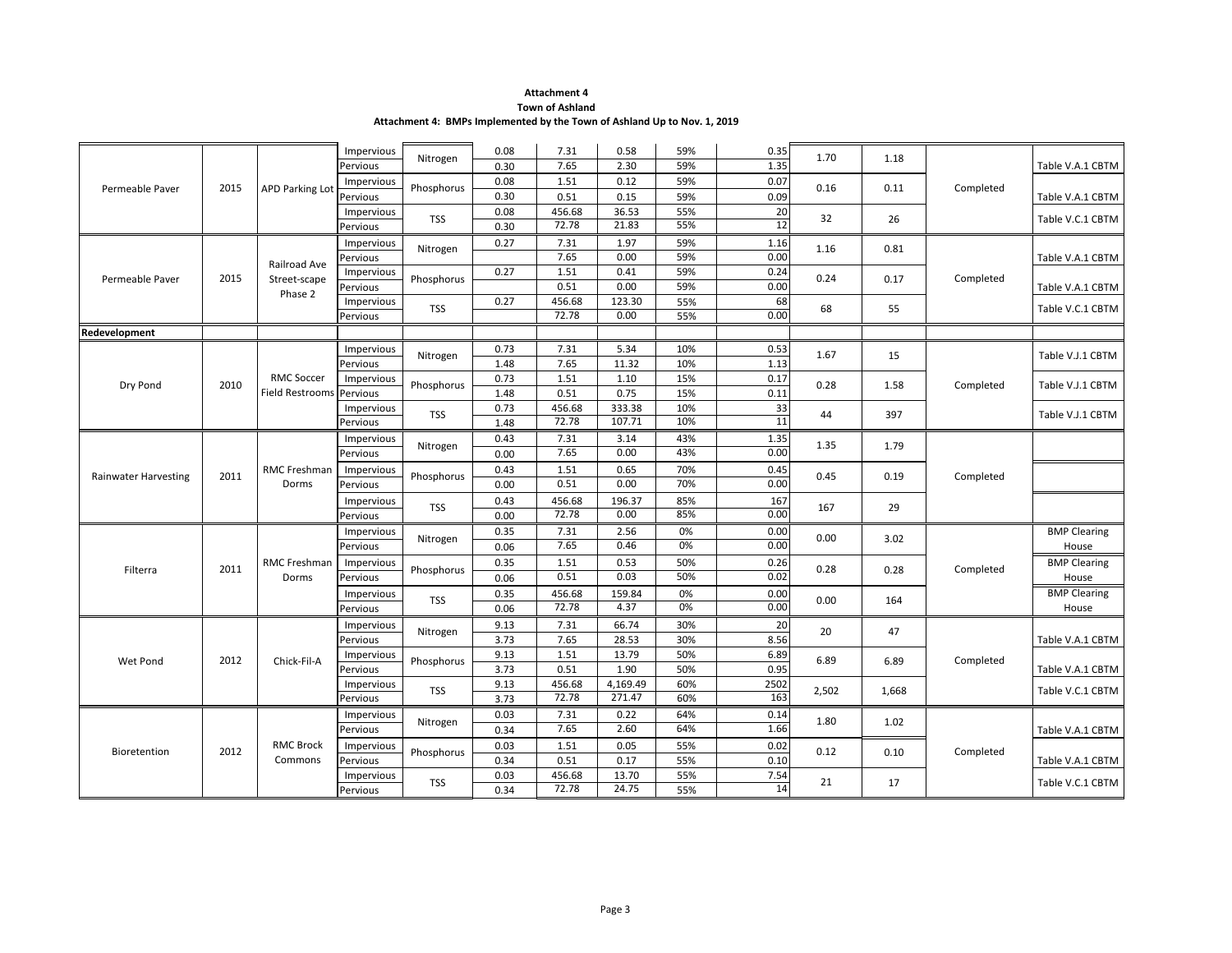#### **Town of Ashland**

**Attachment 4: BMPs Implemented by the Town of Ashland Up to Nov. 1, 2019**

| Street Sweeeping <sup>3</sup>    | Date<br>Installed<br>or Planned | Location or<br>Project | Average<br><b>Miles</b><br>Driven/Year | POC        | Removal<br>Rate (lbs/LF)                |       | <b>Estimated</b><br>Removal of<br><b>POC</b> | <b>Total POC</b><br>Removal | <b>Status</b> |                  |
|----------------------------------|---------------------------------|------------------------|----------------------------------------|------------|-----------------------------------------|-------|----------------------------------------------|-----------------------------|---------------|------------------|
|                                  |                                 | Throughout             | 1,561                                  | Nitrogen   | 0.155                                   |       | 242                                          | 242                         |               | <b>EPRSSDC</b>   |
| <b>Street Sweeeping</b>          | On going                        | watershed              | 1,561                                  | Phosphorus | 0.0579                                  |       | 90                                           | 90                          | On going      | <b>EPRSSDC</b>   |
|                                  |                                 |                        | 1,561                                  | <b>TSS</b> | 78                                      |       | 121,722                                      | 121,722                     |               | <b>EPRSSDC</b>   |
| Stream Restorations <sup>2</sup> | Date<br>Installed               | <b>Location or</b>     |                                        |            | Removal                                 |       | <b>Estimated</b><br><b>Removal of</b>        | <b>Total POC</b>            |               |                  |
|                                  | or Planned                      | Project                | Length (LF)                            | <b>POC</b> | Rate (lbs/LF)                           |       | <b>POC</b>                                   | Removal                     | <b>Status</b> |                  |
|                                  |                                 | Cottage Green          | 1204                                   | Nitrogen   | 0.075                                   |       | 90                                           | 90                          |               | Table V.J.1 CBTM |
| Mechumps Creek 1                 | 2010                            | Dr to Hill Carter      | 1204                                   | Phosphorus | 0.068                                   |       | 82                                           | 82                          | Completed     | Table V.J.1 CBTM |
|                                  |                                 | Pkwy                   | 1204                                   | <b>TSS</b> | 44.88                                   |       | 54,036                                       | 54,036                      |               | Table V.J.1 CBTM |
|                                  |                                 |                        | 210                                    | Nitrogen   | 0.075                                   |       | 16                                           | 16                          |               | Table V.J.1 CBTM |
| Mechumps Creek by APD            | 2015                            | Adjacent to APD        | 210                                    | Phosphorus | 0.068                                   |       | 14                                           | 14                          | Completed     | Table V.J.1 CBTM |
|                                  |                                 |                        | 210                                    | <b>TSS</b> | 44.88                                   |       | 9,425                                        | 9,425                       |               | Table V.J.1 CBTM |
|                                  |                                 |                        |                                        |            |                                         |       |                                              |                             | Remaining     | Achieved?        |
|                                  |                                 |                        |                                        |            | <b>Total Required N Removal by 2018</b> | 45    | <b>Total N Removed</b>                       | 435                         | $-390$        | Yes              |
|                                  |                                 |                        |                                        |            | Total Required P Removal by 2018        | 10    | <b>Total P Removed</b>                       | 204                         | $-194$        | Yes              |
|                                  |                                 |                        |                                        |            | Total Required TSS Removal by 2018      | 3,348 | <b>Total TSS Removed</b>                     | 190,464                     | $-187,116$    | Yes              |

|                                  |            |                  |             |            |                                    | 2009 EOS   |                  | <b>BMP</b>  |                          |                  | <b>POC</b> |               |                  |
|----------------------------------|------------|------------------|-------------|------------|------------------------------------|------------|------------------|-------------|--------------------------|------------------|------------|---------------|------------------|
| <b>Retro-Fits</b>                | Date       |                  |             |            | <b>Drainage</b>                    | Loading    | <b>Estimated</b> | Removal     | <b>Estimated</b>         |                  | Remaining  |               |                  |
|                                  | Installed  | Location or      |             |            | Area to BMP                        | Rate       | POC Load         | Efficiency  | <b>Removal of</b>        | <b>Total POC</b> | Post-      |               |                  |
|                                  | or Planned | Project          | Subsource   | <b>POC</b> | (ac)                               | (lbs/acre) | to BMP           | for POC     | <b>POC</b>               | Removal          | Develop    | <b>Status</b> |                  |
|                                  |            |                  | Impervious  | Nitrogen   | 2.40                               | 7.31       | 17.54            | <b>VRRM</b> | 2.40                     | 2.40             | 15         |               | Appendix V.F     |
|                                  |            | Town's           | Pervious    |            |                                    | 7.65       | 0.00             |             | 0.00                     |                  |            |               | <b>CBTM</b>      |
| New Extended Detention           | 2019       | Maintenance      | Impervious  | Phosphorus | 2.40                               | 1.51       | 3.62             | <b>VRRM</b> | 0.49                     | 0.49             | 3.13       | Completed     | Appendix V.F     |
| <b>Basins</b>                    |            | Facility on      | Pervious    |            |                                    | 0.51       | 0.00             |             | 0.00                     |                  |            |               | <b>CBTM</b>      |
|                                  |            | Vaughan Road     | Impervious  | <b>TSS</b> | 2.40                               | 456.68     | 1,096.03         | <b>VRRM</b> | 1006                     | 1,006            | 90         |               | Appendix V.F     |
|                                  |            |                  | Pervious    |            |                                    | 72.78      | 0.00             |             |                          |                  |            |               | <b>CBTM</b>      |
|                                  |            |                  |             |            |                                    |            |                  |             |                          |                  |            |               |                  |
|                                  | Date       |                  |             |            |                                    |            |                  |             | <b>Estimated</b>         |                  |            |               |                  |
| Stream Restorations <sup>2</sup> | Installed  | Location or      |             |            | Removal                            |            |                  |             | Removal of               | <b>Total POC</b> |            |               |                  |
|                                  | or Planned | Project          | Length (LF) | <b>POC</b> | Rate (lbs/LF)                      |            |                  |             | <b>POC</b>               | Removal          |            | <b>Status</b> |                  |
| Mechumps Creek, Phase            |            | Hill Carter Pkwy | 1274        | Nitrogen   | 0.075                              |            |                  |             | 96                       | 96               |            |               | Table V.J.1 CBTM |
|                                  | 2018       | to I-95          | 1274        | Phosphorus | 0.068                              |            |                  |             | 87                       | 87               |            | Completed     | Table V.J.1 CBTM |
|                                  |            |                  | 1274        | <b>TSS</b> | 44.88                              |            |                  |             | 57,177                   | 57,177           |            |               | Table V.J.1 CBTM |
|                                  |            |                  |             |            |                                    |            |                  |             |                          |                  |            | Remaining     | Achieved?        |
|                                  |            |                  |             |            | Total Required N Removal by 2023   |            | 358              |             | <b>Total N Removed</b>   | 533              |            | -175          | Yes              |
|                                  |            |                  |             |            | Total Required P Removal by 2023   |            | 78               |             | <b>Total P Removed</b>   | 291              |            | $-213$        | Yes              |
|                                  |            |                  |             |            | Total Required TSS Removal by 2023 |            | 26,609           |             | <b>Total TSS Removed</b> | 248,647          |            | $-222,038$    | Yes              |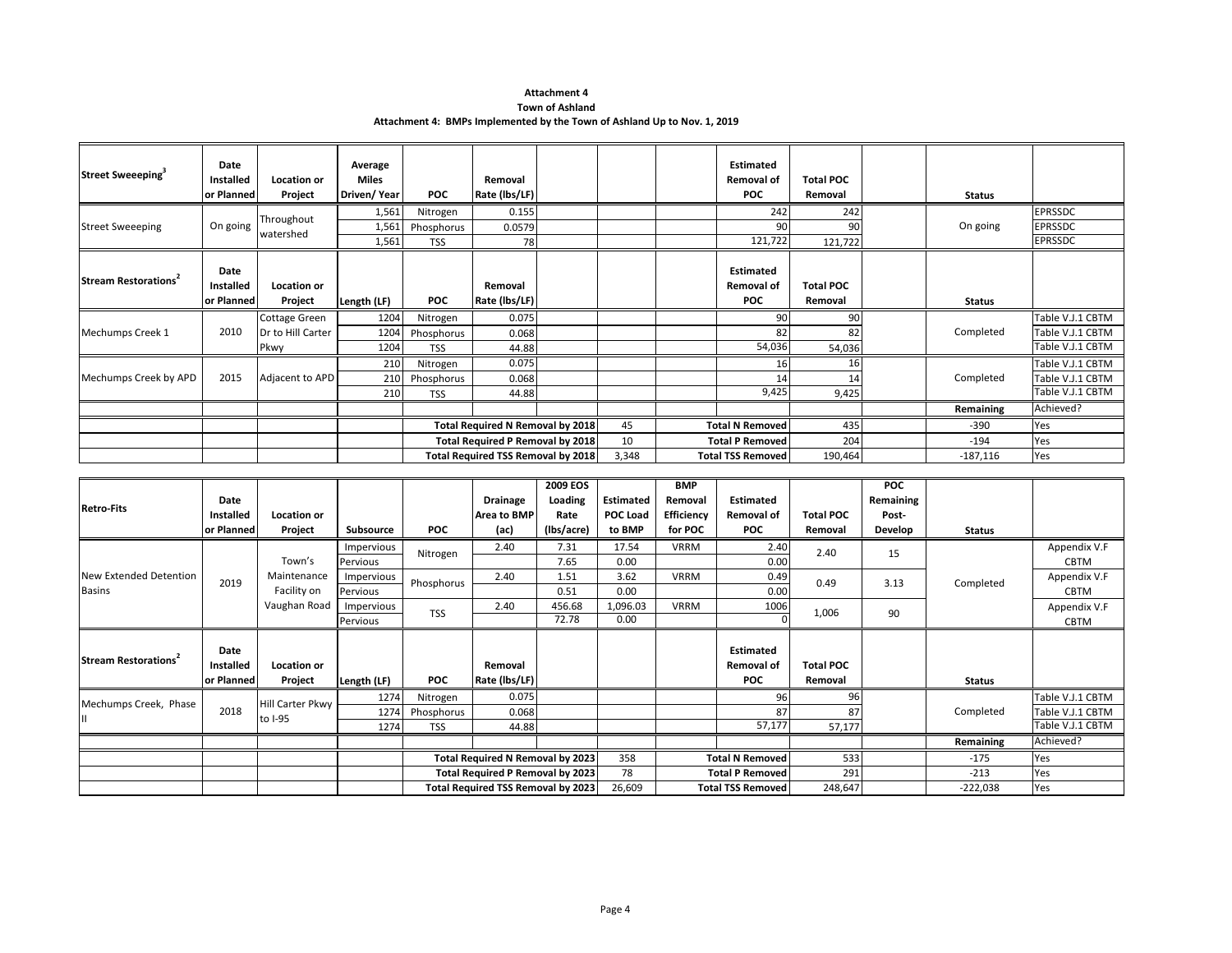#### **Town of Ashland Attachment 4: BMPs Implemented by the Town of Ashland Up to Nov. 1, 2019**

|            |                                                               | Cycle                                               | Credit for POC Removed During First Permit Cycle to be Applied During Second Permit |                                                                 |
|------------|---------------------------------------------------------------|-----------------------------------------------------|-------------------------------------------------------------------------------------|-----------------------------------------------------------------|
| <b>POC</b> | Remaining<br><b>POC Credit</b><br><b>After First</b><br>Cycle | Annual Avg.<br><b>Street</b><br>Sweeping<br>Removal | <b>Remaider After</b><br><b>Accounting for</b><br><b>Annual Street</b><br>Sweeping  | Credit to be<br><b>Applied to Second</b><br><b>Permit Cycle</b> |
| Nitrogen   | $-390$                                                        | 242                                                 | $-149$                                                                              | 149                                                             |
| Phosphorus | $-194$                                                        | 90                                                  | $-104$                                                                              | 104                                                             |
| TSS        | $-187,116$                                                    | 121.722                                             | $-65,394$                                                                           | 65,394                                                          |

Notes:

1. Abreviations for Reference:

 EPRSSDC: Expert Panel Report on Street and Storm Drain Cleaning, May 19, 2016 CBTM: Chesapeake Bay TMDL Special Condition Guidance Manual, May 18, 2015

2. Calculations for pollutant removal by Stream Restorations were performed as follows in accordance with Appendix V.J - Urban Stream Restoration of the Chesapeake Bay TMDL Special Condition Guidance Manual

#### **Table V.J.1 – Urban Stream Restoration Interim Approved Removal Rates**

| <b>BMPs</b>               | <b>How Credited</b>   | <b>Ibs TN/LF</b> | <b>Ibs TP/LF</b> | <b>Ibs TSS/LF</b> |
|---------------------------|-----------------------|------------------|------------------|-------------------|
|                           | Mass Reduction/Length |                  |                  | 44.88/            |
| <b>Stream Restoration</b> | (Ibs/L.F.)            | 0.075            | 0.068            | $15.13*$          |
| Mechumps Creek 1          | 1204                  | 90               | 82               | 54,036            |
|                           |                       |                  |                  |                   |
| Mechumps Creek by APD     | 210                   | 16               | 14               | 9,425             |
| Mechumps Creek 2          | 1274                  | 96               | 87               | 57.177            |

\*The value that should be used to calculate reductions for sediment is dependent on the project's location. Projects located outside the coastal plain should use 44.88 lbs TSS/linear ft. Projects located within the coastal zone should use 15.13 lbs TSS/linear ft.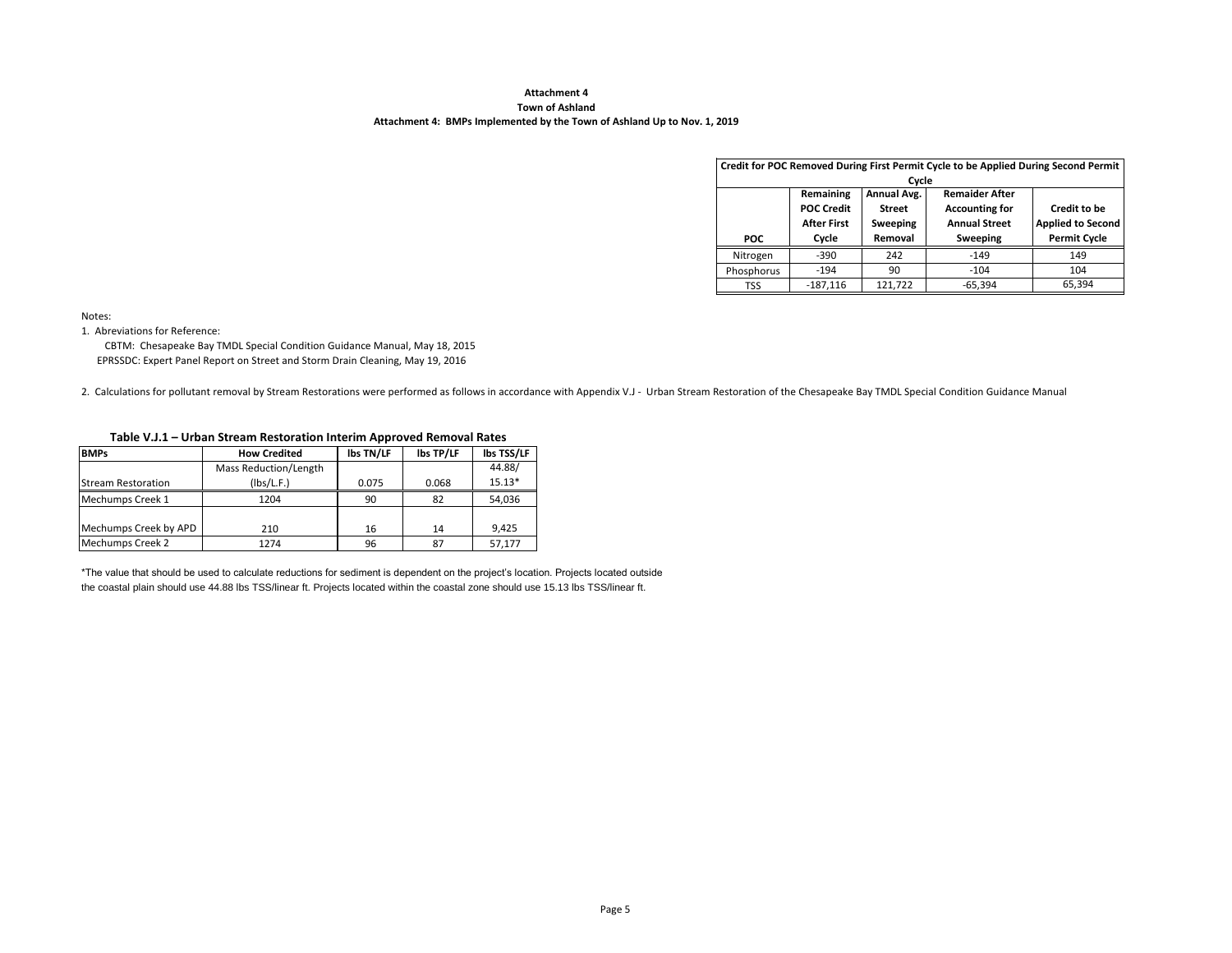#### **Town of Ashland**

#### **Attachment 4: BMPs Implemented by the Town of Ashland Up to Nov. 1, 2019**

3. Street cleaning credit for lane miles swept based on Street Cleaning Practice-4 (SCP-4) of 1 pass every 4 weeks by advanced sweeping technology.

60% of the impervious area in Town is in the York River Watershed, and 40% is in the James River Watershed.

| <b>Watershed</b>  | % Imp.<br>Area in<br>Town | Miles.<br>Driven/Year |  |
|-------------------|---------------------------|-----------------------|--|
| James River       | 40%                       | 1,040                 |  |
| <b>York River</b> | 60%                       | 1,561                 |  |

|          | <b>Miles</b> | Actual lbs.   |
|----------|--------------|---------------|
|          | Driven per   | Collected per |
| Year     | year         | vear          |
| FY 14-15 | 301          | 73,317        |
| FY 15-16 | 1159         | 504,426       |
| FY 16-17 | 4243         | 572,438       |
| FY 17-18 | 4845         | 1,097,267     |
| FY 18-19 | 2456.5       | 472,120       |
| Average  | 2600.9       | 543,914       |

|                                                                | Estimating Pollutant Reduction by a Local Street Cleaning Program                                               |  |  |  |  |    |  |  |  |  |  |  |
|----------------------------------------------------------------|-----------------------------------------------------------------------------------------------------------------|--|--|--|--|----|--|--|--|--|--|--|
| $SCP*$                                                         | Removal Rate (%) <sup>1</sup><br>Mass Removed (lbs) <sup>2</sup> /mile                                          |  |  |  |  |    |  |  |  |  |  |  |
| <b>TSS</b><br><b>TSS</b><br>ТP<br>ΤN<br>ΤN                     |                                                                                                                 |  |  |  |  | ТP |  |  |  |  |  |  |
| 0.0579<br>$SCP-4$<br>0.155<br>78<br>6                          |                                                                                                                 |  |  |  |  |    |  |  |  |  |  |  |
|                                                                | <sup>1</sup> From Table 17, and assume one curb mile equals an acre. Table 17 is from <i>Recommendations of</i> |  |  |  |  |    |  |  |  |  |  |  |
|                                                                | $\pm$ Assume annual load from impervious cover of 1,300 lbs/ac/year (sediment), 15.5 lbs/ac/yr                  |  |  |  |  |    |  |  |  |  |  |  |
| (nitrogen) and 1.93 lbs/ac/yr (phosphorus) --Table 4 (EPRSSDC) |                                                                                                                 |  |  |  |  |    |  |  |  |  |  |  |
|                                                                | SCP <sup>*</sup> = Street Cleaning Practice                                                                     |  |  |  |  |    |  |  |  |  |  |  |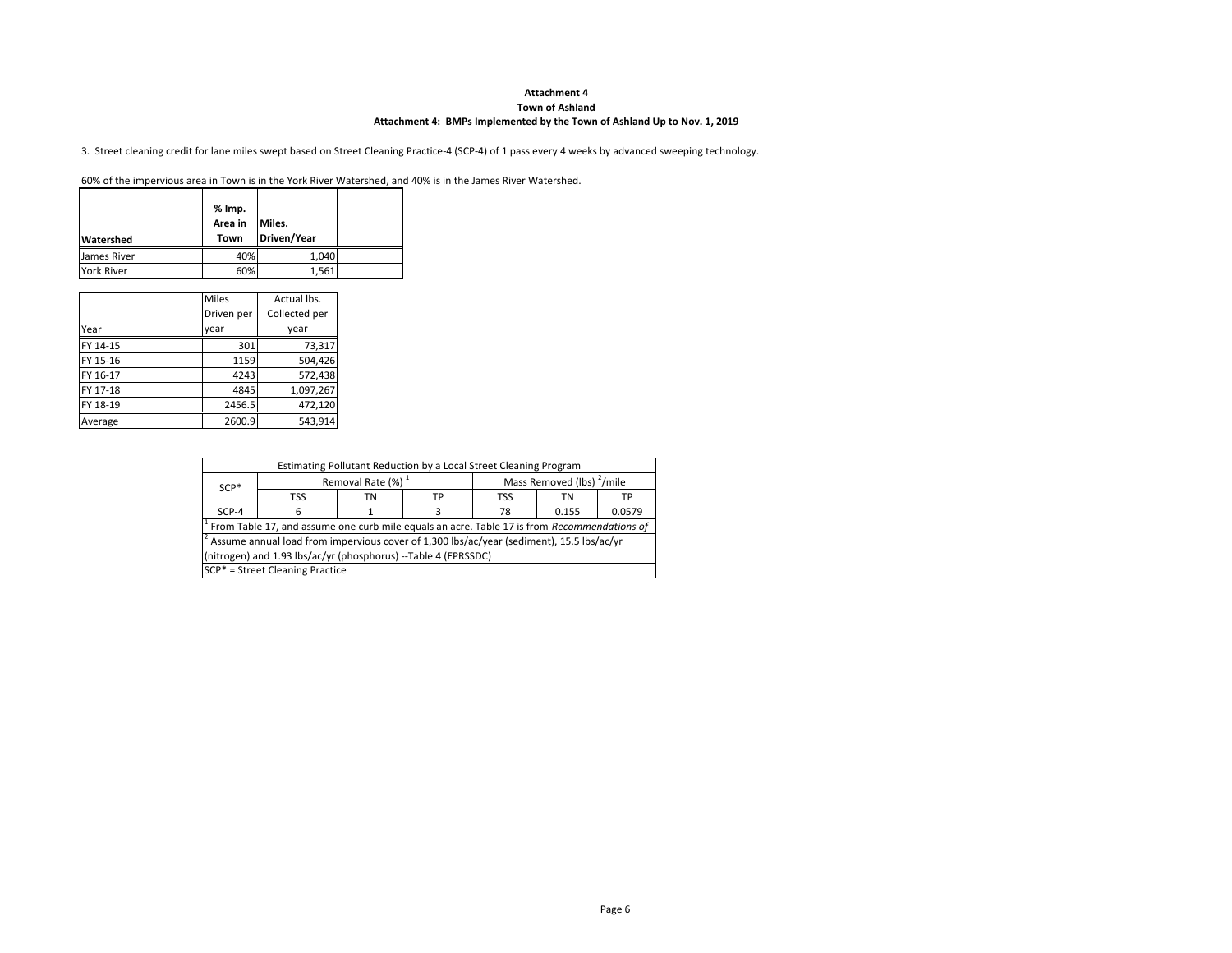#### **Attachment 5 Town of Ashland**

#### **Attachment 5: BMPs to be Implemented by the Town Before the Expiration of the Permit**

#### **Credits for BMPs in Regulated Urban Areas for the James River Basin**

| Street Sweeeping <sup>3</sup>    | Date<br><b>Installed</b><br>or Planned | Location or<br>Project         | Average<br><b>Miles</b><br>Driven/Year | <b>POC</b>               | Removal<br>Rate (lbs/LF)                |        | <b>Estimated</b><br><b>Removal of</b><br><b>POC</b> | <b>Total POC</b><br>Removal | Status        |                                      |
|----------------------------------|----------------------------------------|--------------------------------|----------------------------------------|--------------------------|-----------------------------------------|--------|-----------------------------------------------------|-----------------------------|---------------|--------------------------------------|
|                                  |                                        | Throughout                     | 1,040                                  | Nitrogen                 | 0.155                                   |        | 161                                                 | 161                         |               | <b>EPRSSDC</b>                       |
| <b>Street Sweeeping</b>          | On going                               | watershed                      | 1,040                                  | Phosphorus               | 0.0579                                  |        | 60                                                  | 60                          | On going      | <b>EPRSSDC</b>                       |
|                                  |                                        |                                | 1,040                                  | <b>TSS</b>               | 78                                      |        | 81,148                                              | 81,148                      |               | <b>EPRSSDC</b>                       |
| Stream Restorations <sup>2</sup> | Date<br>Installed<br>or Planned        | Location or<br>Project         |                                        | <b>POC</b>               | Removal<br>Rate (Ibs/LF)                |        | <b>Estimated</b><br><b>Removal of</b><br><b>POC</b> | <b>Total POC</b><br>Removal |               |                                      |
|                                  |                                        |                                | Length (LF)                            |                          | 0.075                                   |        |                                                     | 11                          | <b>Status</b> | Table V.J.1 CBTM                     |
| <b>Licking Hole Creek</b>        | 2019 to                                | East of Rte. 1<br>and South of | 145                                    | Nitrogen                 |                                         |        | 11                                                  |                             |               |                                      |
|                                  | 2023                                   | Dow Gil Rd.                    | 145<br>145                             | Phosphorus<br><b>TSS</b> | 0.068<br>44.88                          |        | 9.86<br>6,508                                       | 9.86<br>6,508               | Future        | Table V.J.1 CBTM<br>Table V.J.1 CBTM |
|                                  |                                        | South of                       | 1100                                   | Nitrogen                 | 0.075                                   |        |                                                     | 83                          |               | Table V.J.1 CBTM                     |
| <b>Stony Run</b>                 | 2019 to                                | Hanover Ave.                   |                                        |                          | 0.068                                   |        | 83<br>75                                            | 75                          | Future        | Table V.J.1 CBTM                     |
|                                  | 2023                                   | East of Lee Ave                | 1100                                   | Phosphorus               |                                         |        | 49,368                                              |                             |               | Table V.J.1 CBTM                     |
|                                  |                                        |                                | 1100                                   | <b>TSS</b>               | 44.88                                   |        |                                                     | 49,368                      |               | Achieved?                            |
|                                  |                                        |                                |                                        |                          |                                         |        |                                                     |                             | Remaining     |                                      |
|                                  |                                        |                                |                                        |                          | Total Required N Removal by 2023        | 252    | <b>Total N Removed</b>                              | 255                         | $-3$          | Yes                                  |
|                                  |                                        |                                |                                        |                          | <b>Total Required P Removal by 2023</b> | 58     | <b>Total P Removed</b>                              | 145                         | $-87$         | Yes                                  |
|                                  |                                        |                                |                                        |                          | Total Required TSS Removal by 2023      | 25,552 | <b>Total TSS Removed</b>                            | 137,024                     | $-111,471$    | Yes                                  |

#### **Credits for BMPs in Regulated Urban Areas for the York River Basin**

|                               |                  |              |             |            | creates for bivit's in Regulated Orban Areas for the Tork Kiver basin | <b>2009 EOS</b> |                 | <b>BMP</b>  |                   |                  | <b>POC</b> |               |                     |
|-------------------------------|------------------|--------------|-------------|------------|-----------------------------------------------------------------------|-----------------|-----------------|-------------|-------------------|------------------|------------|---------------|---------------------|
|                               | Date             |              |             |            | <b>Drainage</b>                                                       | Loading         | Estimated       | Removal     | Estimated         |                  | Remaining  |               |                     |
|                               | <b>Installed</b> | Location or  |             |            | Area to BMP                                                           | Rate            | <b>POC Load</b> | Efficiency  | <b>Removal of</b> | <b>Total POC</b> | Post-      |               | <b>Removal Rate</b> |
| <b>BMPs</b>                   | or Planned       | Project      | Subsource   | <b>POC</b> | (ac)                                                                  | (lbs/acre)      | to BMP          | for POC     | <b>POC</b>        | Removal          | Develop    | <b>Status</b> | Reference           |
| <b>Retro-Fits</b>             |                  |              |             |            |                                                                       |                 |                 |             |                   |                  |            |               |                     |
|                               |                  |              | Impervious  | Nitrogen   | 2.40                                                                  | 7.31            | 17.54           | <b>VRRM</b> | 2.40              | 2.40             | 15         |               | Appendix V.F        |
|                               |                  | Town's       | Pervious    |            |                                                                       | 7.65            | 0.00            |             | 0.00              |                  |            |               | CBTM                |
| New Extended Detention        | 2019             | Maintenance  | Impervious  | Phosphorus | 2.40                                                                  | 1.51            | 3.62            | <b>VRRM</b> | 0.49              | 0.49             | 3.13       | Completed     | Appendix V.F        |
| <b>Basins</b>                 |                  | Facility on  | Pervious    |            |                                                                       | 0.51            | 0.00            |             | 0.00              |                  |            |               | <b>CBTM</b>         |
|                               |                  | Vaughan Road | Impervious  | <b>TSS</b> | 2.40                                                                  | 456.68          | 1,096.03        | <b>VRRM</b> | 1006              | 1,006            | 90         |               | Appendix V.F        |
|                               |                  |              | Pervious    |            |                                                                       | 72.78           | 0.00            |             |                   |                  |            |               | CBTM                |
|                               |                  |              |             |            |                                                                       |                 |                 |             |                   |                  |            |               |                     |
| Street Sweeeping <sup>3</sup> | Date             |              | Average     |            |                                                                       |                 |                 |             | <b>Estimated</b>  |                  |            |               |                     |
|                               | <b>Installed</b> | Location or  | Miles       |            | Removal                                                               |                 |                 |             | <b>Removal of</b> | <b>Total POC</b> |            |               |                     |
|                               | or Planned       | Project      | Driven/Year | <b>POC</b> | Rate (lbs/LF)                                                         |                 |                 |             | <b>POC</b>        | Removal          |            | <b>Status</b> |                     |
|                               |                  | Throughout   | 1,561       | Nitrogen   | 0.155                                                                 |                 |                 |             | 242               | 242              |            |               | <b>EPRSSDC</b>      |
| <b>Street Sweeeping</b>       | On going         | watershed    | 1,561       | Phosphorus | 0.0579                                                                |                 |                 |             | 90                | 90               |            | On going      | <b>EPRSSDC</b>      |
|                               |                  |              | 1,561       | <b>TSS</b> | 78                                                                    |                 |                 |             | 121,722           | 121,722          |            |               | <b>EPRSSDC</b>      |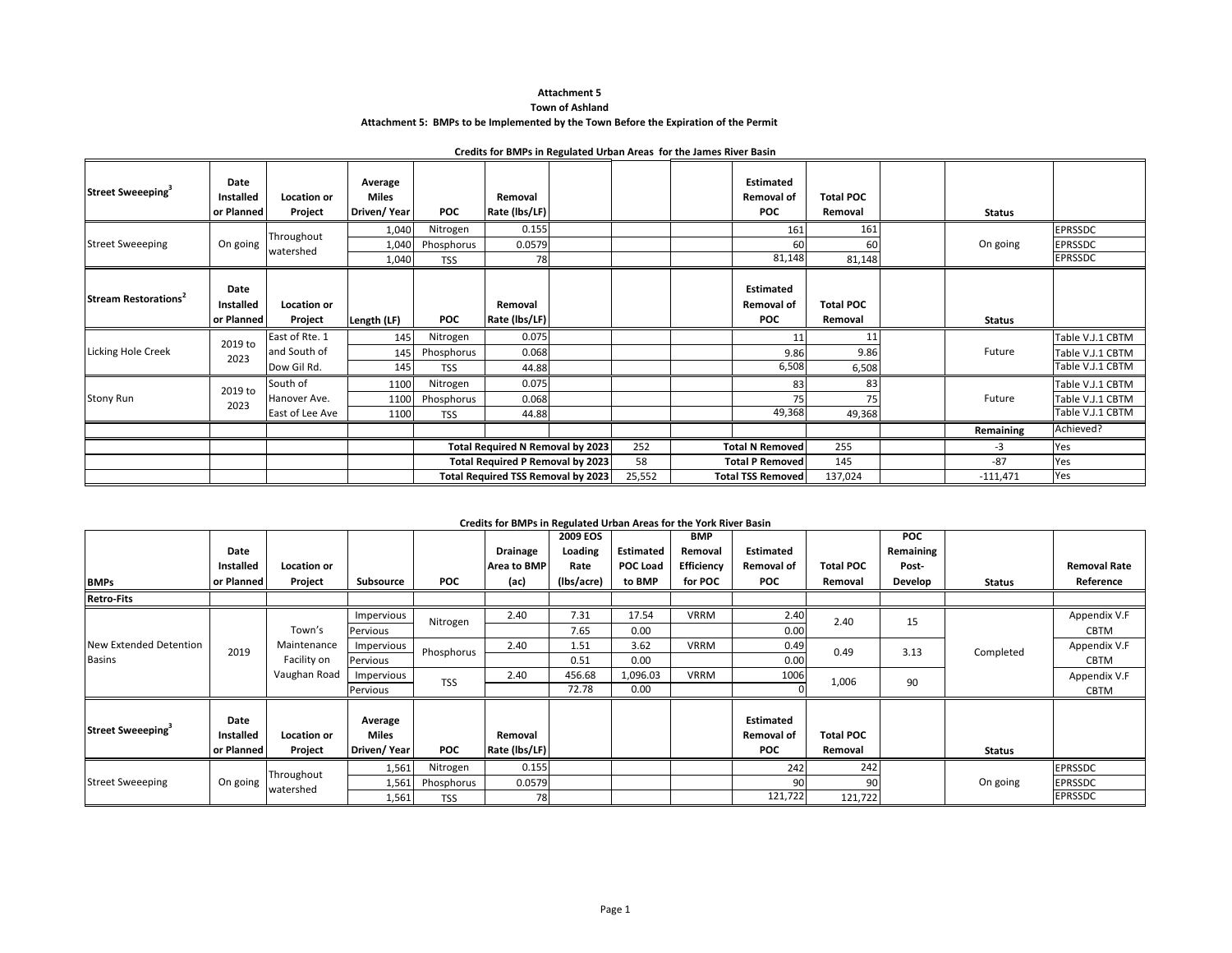| Stream Restorations <sup>2</sup> | Date<br>Installed<br>or Planned | Location or<br>Project  | Length (LF)  | POC                      | Removal<br>Rate (lbs/LF)                  |        | Estimated<br><b>Removal of</b><br><b>POC</b>       | <b>Total POC</b><br>Removal                                                          | <b>Status</b> |                                      |
|----------------------------------|---------------------------------|-------------------------|--------------|--------------------------|-------------------------------------------|--------|----------------------------------------------------|--------------------------------------------------------------------------------------|---------------|--------------------------------------|
| Mechumps Creek, Phase            | 2018                            | <b>Hill Carter Pkwy</b> | 1274         | Nitrogen                 | 0.075                                     |        | 96                                                 | 96                                                                                   |               | Table V.J.1 CBTM                     |
|                                  |                                 | to I-95                 | 1274<br>1274 | Phosphorus<br><b>TSS</b> | 0.068<br>44.88                            |        | 87<br>57,177                                       | 87<br>57,177                                                                         | Completed     | Table V.J.1 CBTM<br>Table V.J.1 CBTM |
|                                  |                                 |                         |              |                          |                                           |        | <b>POC</b><br>Nitrogen<br>Phosphorus<br><b>TSS</b> | <b>Credit from</b><br>1st to 2nd<br>Cycle (see<br>Attach. 4)<br>149<br>104<br>65,394 |               |                                      |
|                                  |                                 |                         |              |                          |                                           |        |                                                    |                                                                                      | Remaining     | Achieved?                            |
|                                  |                                 |                         |              |                          | Total Required N Removal by 2023          | 358    | <b>Total N Removed</b>                             | 488                                                                                  | $-131$        | Yes                                  |
|                                  |                                 |                         |              |                          | <b>Total Required P Removal by 2023</b>   | 78     | <b>Total P Removed</b>                             | 281                                                                                  | $-203$        | Yes                                  |
|                                  |                                 |                         |              |                          | <b>Total Required TSS Removal by 2023</b> | 26,609 | <b>Total TSS Removed</b>                           | 245,299                                                                              | $-218,690$    | Yes                                  |

Notes:

1. Abreviations for Reference:

CBTM: Chesapeake Bay TMDL Special Condition Guidance Manual, May 18, 2015

EPRSSDC: Expert Panel Report on Street and Storm Drain Cleaning, May 19, 2016

2. Calculations for pollutant removal by Stream Restorations were performed as follows in accordance with Appendix V.J - Urban Stream Restoration of the Chesapeake Bay TMDL Special Condition Guidance Manual

| <b>BMPs</b>        | <b>How Credited</b>   | lbs TN/LF | lbs TP/LF | <b>Ibs TSS/LF</b> |
|--------------------|-----------------------|-----------|-----------|-------------------|
|                    | Mass Reduction/Length |           |           | 44.88/            |
| Stream Restoration | (Ibs/L.F.)            | 0.075     | 0.068     | $15.13*$          |

|                       |             | lbs TN  | <b>Ibs TP</b> | lbs TSS   |
|-----------------------|-------------|---------|---------------|-----------|
| Project               | Length (LF) | Removed | Removed       | Removed   |
| Mechumps Creek 1      | 1204        | 90.30   | 81.87         | 54,035.52 |
|                       |             |         |               |           |
| Mechumps Creek by APD | 210         | 15.75   | 14.28         | 9.424.80  |
| Mechumps Creek 2      | 1195        | 89.63   | 81.26         | 53.631.60 |

\*The value that should be used to calculate reductions for sediment is dependent on the project's location. Projects located outside the coastal plain should use 44.88 lbs TSS/linear ft. Projects located within the coastal zone should use 15.13 lbs TSS/linear ft.